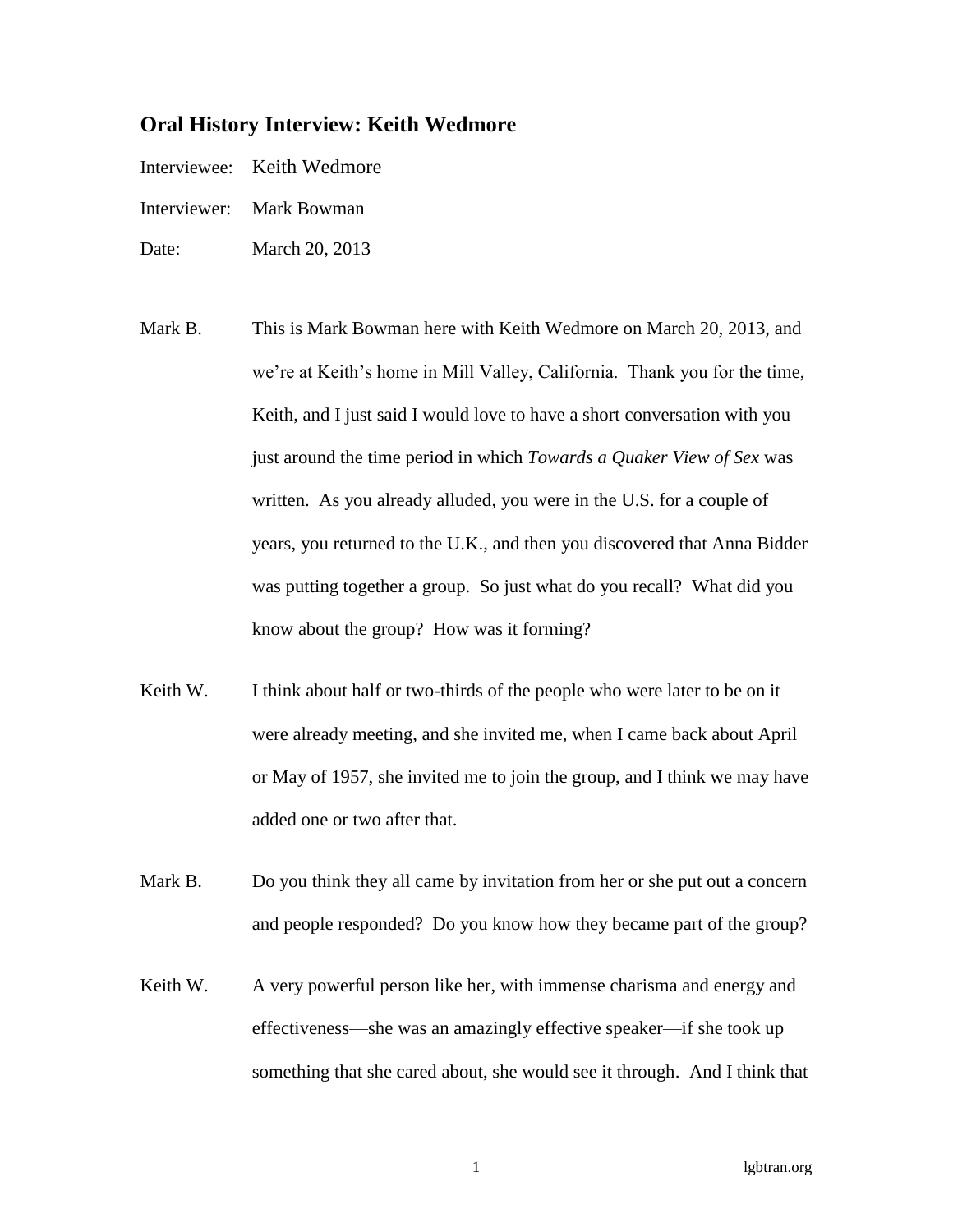it probably came from her talking to people that she knew might, for one reason or another, be sympathetic or interested. We had had some suicides in Cambridge, for instance, which I was able to attribute, in part, to people having—well, indeed, most of them having emotional troubles—but I think gay issues took a large part in it. And there was one particular inquest where I intervened on behalf of the parents so that people didn't just think that the guy was overworked or something. Being overworked doesn't help. I mean, these things tend to happen in April or May when examinations are looming, but they're not the cause.

- Mark B. And the understanding, from the beginning, was that the concern of the group was specifically homosexuality, correct?
- Keith W. Oh, yes, indeed, again, on a very narrow issue. The law had not been changed, you remember. Nothing was legal at that time. Have you been watching "Doonesbury Abbey?"
- Mark B. Oh, "Downton Abbey," yes, of course.
- Keith W. I mean "Downton Abbey," yes. It's a bit much to suggest that the attempt to kiss or whatever it was that Thomas did to the pretty guy, that's not actually quite gross indecency, even in England then, but of course that was glossed over slightly. But you had, actually, to do something. But whatever it was, it would then be described as gross indecency.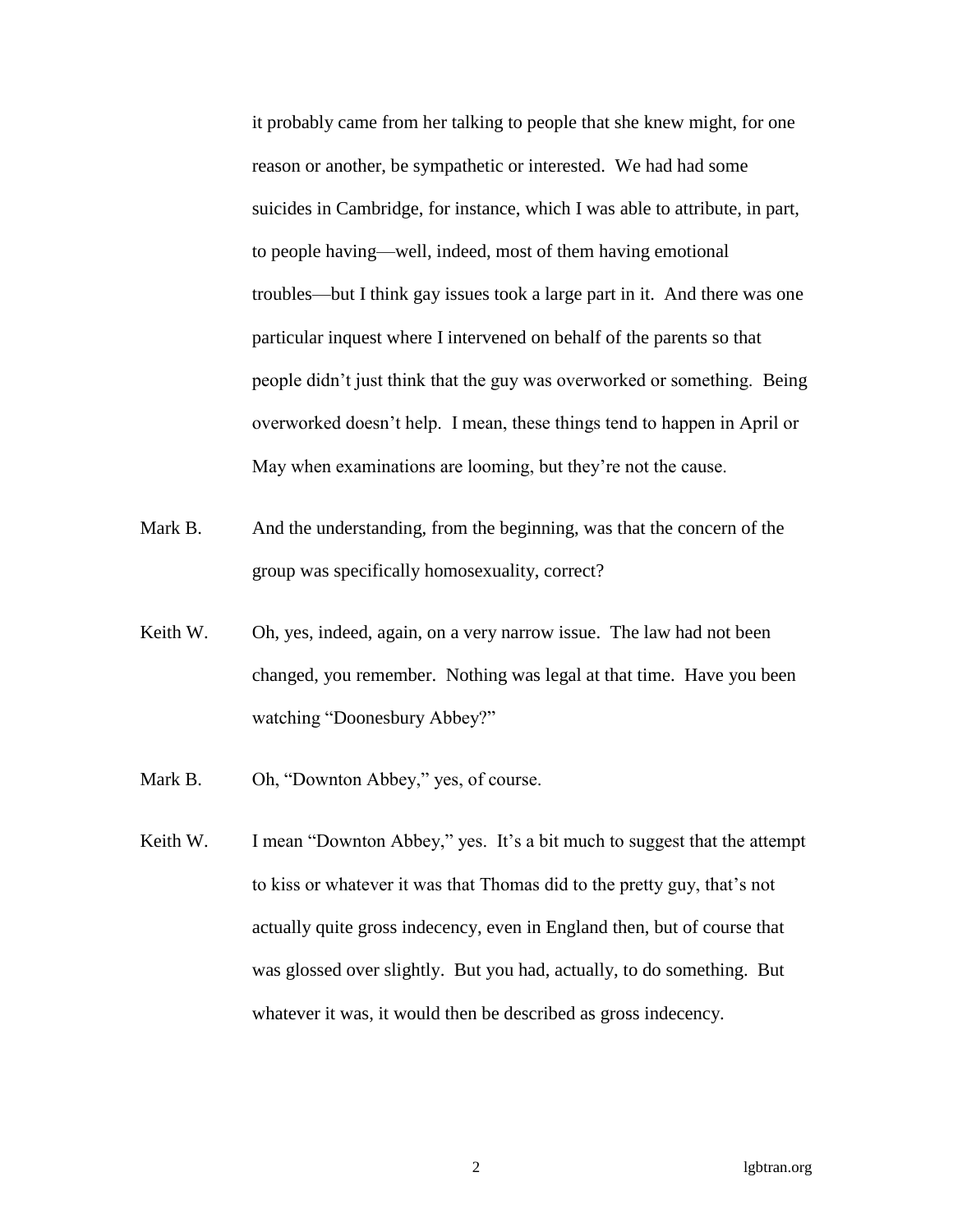And nobody bothered even to define it, as I think I say somewhere in that file. They just thought that it would be enough for a court to be told, the jury to be told, that certain things were grossly indecent, and the jury weren't left to decide for themselves. That was beginning to crack by the time that I got to the law, anyway, and I and my friend John Mortimer [QC] were thinking, well, the jury should decide those questions, not the judge. It's a matter of fact whether something is grossly indecent.

- Mark B. The Wolfenden Report came out in 1957. That's the year you started. I know the Wolfenden Report is quoted in *Towards a Quaker View of Sex.* Do you think that might have been part of the impetus for the group forming?
- Keith W. It turns out that his son or something was gay. Yeah. But definitely there was a whole move. The Bishop of Southwark—and there's a letter from him somewhere. John Robinson, yeah. He was part of the new wave of Christianity which was open to change. People like Mick Jagger, who once said, famously, that the sexiest guy around was Cecil Beaton, who of course was quite ancient. But I think that he meant it. And everybody said he can't possibly, but I think he meant it. So all sorts of people were beginning to sort of break through the sort of glass ceiling, whatever it is.
- Mark B. You mentioned in the other interview that the group met once a month at the University Women's Club, had lunch together in the library. Was it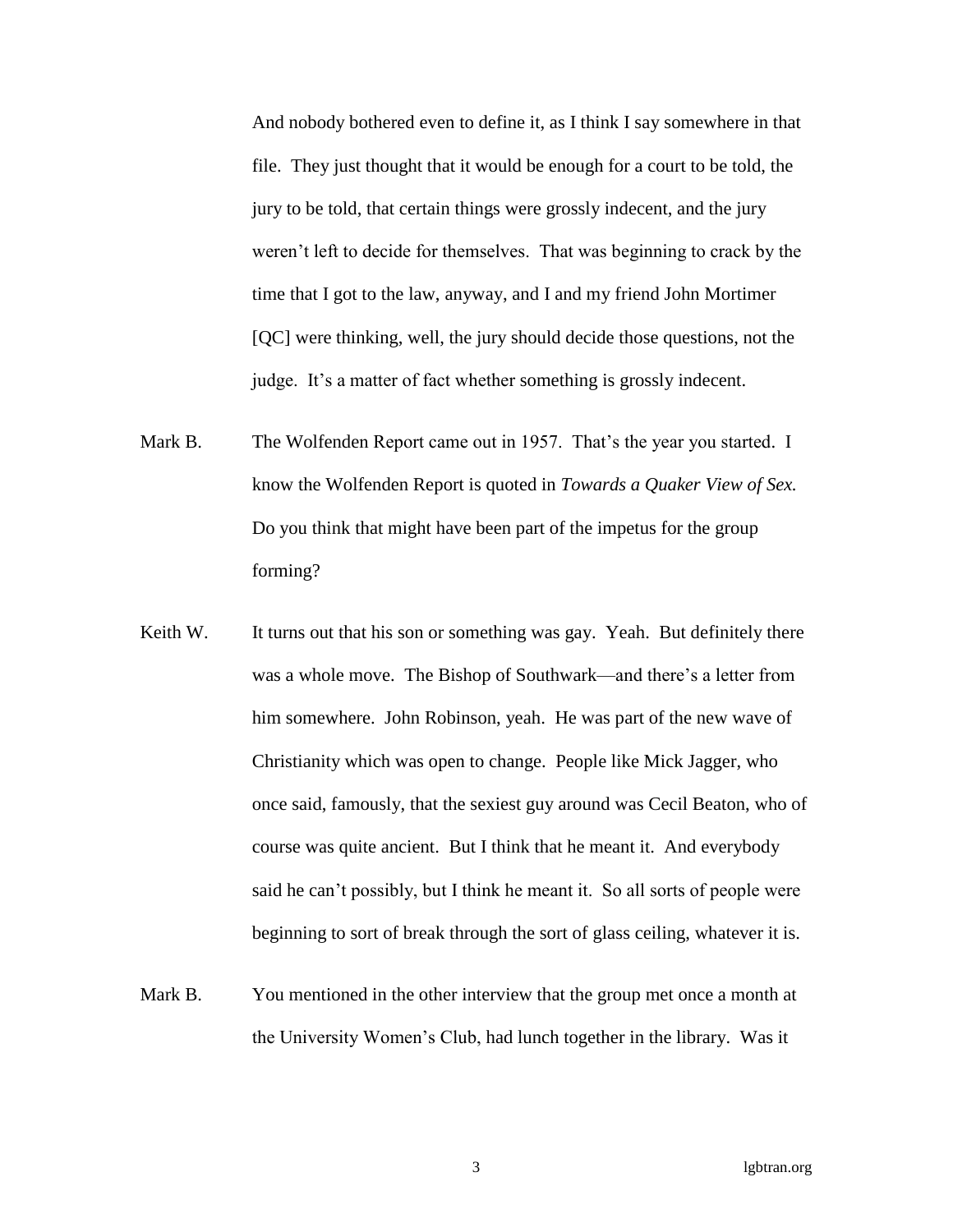the same date each month? Did you schedule a day each month? Do you know how that evolved, how that started?

- Keith W. We scheduled it, obviously, according to whether people were all going to be on holiday, or whether our prime members were. We could obviously stand meeting without one or two, but to lose more than that out of the 11 would have been sad, so we just fitted it to needs.
- Mark B. So it was a different day of the week? It wasn't the third Sunday, or something like that?
- Keith W. No. It might well have been at the weekend, because most of the group, including me, were working. I couldn't attend a thing which met on Friday or Thursday. It must have been always at a weekend, possibly Sunday.
- Mark B. I saw a reference—I think it was in David's work—that you always began with worship, that that was the beginning of your time together.
- Keith W. Oh, yeah, sure, sure. We gathered in a very Quaker manner. We had time. We didn't have to start talking as soon as we sat down. And so we could start with a few minutes of silence with a little worship and finish the same way, in the Quaker tradition. I mean, this is how all our committees function. And the difference between a committee, so to speak, and meeting for worship, as such, the church meeting on a Sunday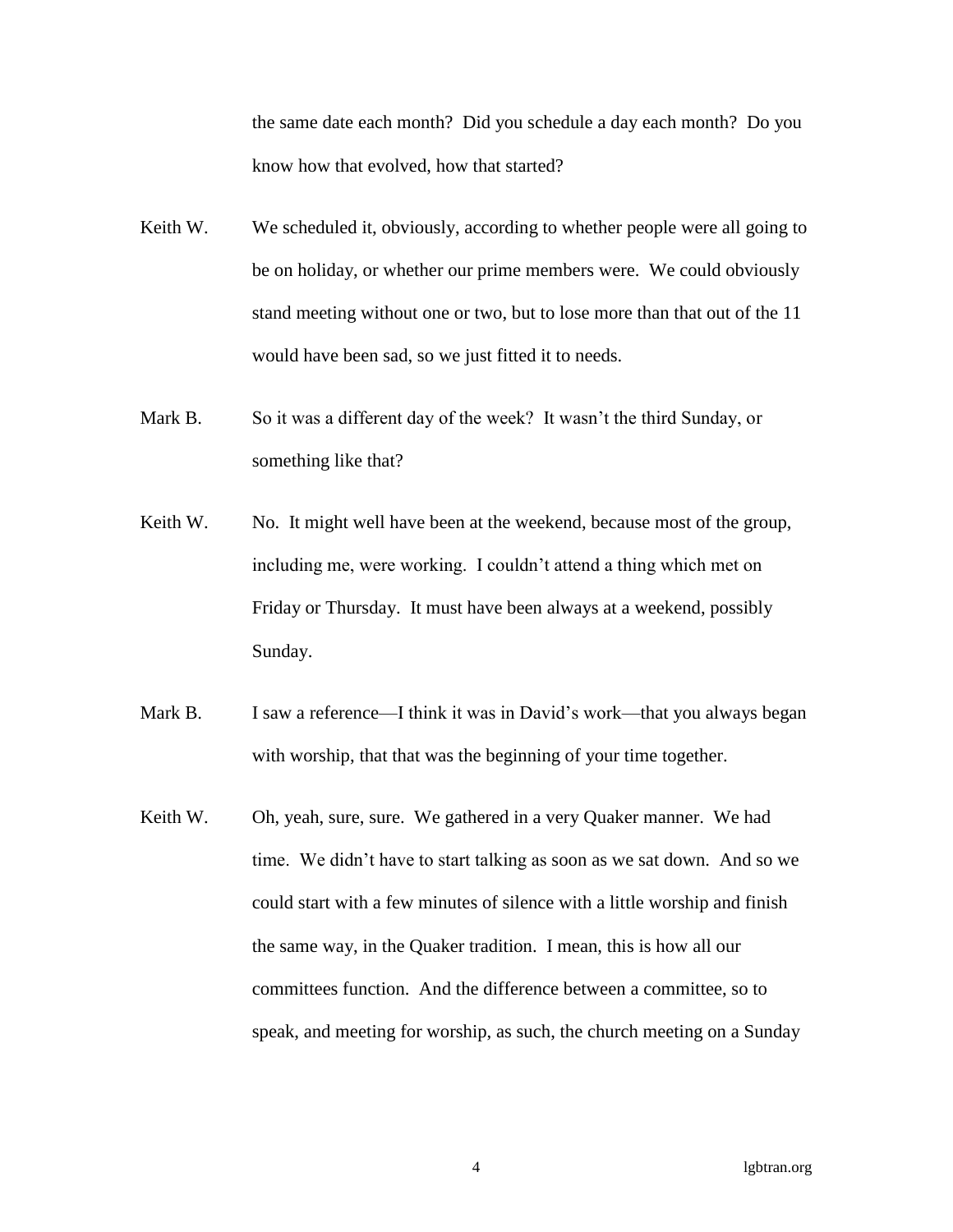morning, is that you can eat through committee meetings, but you're not supposed to chew sandwiches during meeting for worship.

- Mark B. You met for a couple of hours, an hour, three hours?
- Keith W. Oh, no. It would have been most of the day. I mean, we would have met at 9:00 or 10:00 and had lunch at the University Women's Club and then continued afterwards until, I don't know, 4:00 or 5:00, that kind of thing. I see that I was the treasurer of the organization shortly after I got there. You can see all sorts of things which give away very much how we did and what we paid for and all that.
- Mark B. Excellent. And the early period, people came and gave presentations?
- Keith W. Oh, yes.
- Mark B. How did you start addressing the subject? Where did you get your information from?
- Keith W. Well, we thought that we were sort of trawling on a random basis, but boy, it got better than that. But we thought we'd have some, I don't know, police officers or some probation officers, or some psychiatrists that weren't already in the group, or a whole range of professional people, in the wide sense—probation officers, nurses, whatever—but people who would be likely to have some knowledge in right of their job, so that they didn't feel that we were summoning them because we thought they were or might be gay. I mean, that didn't come into it.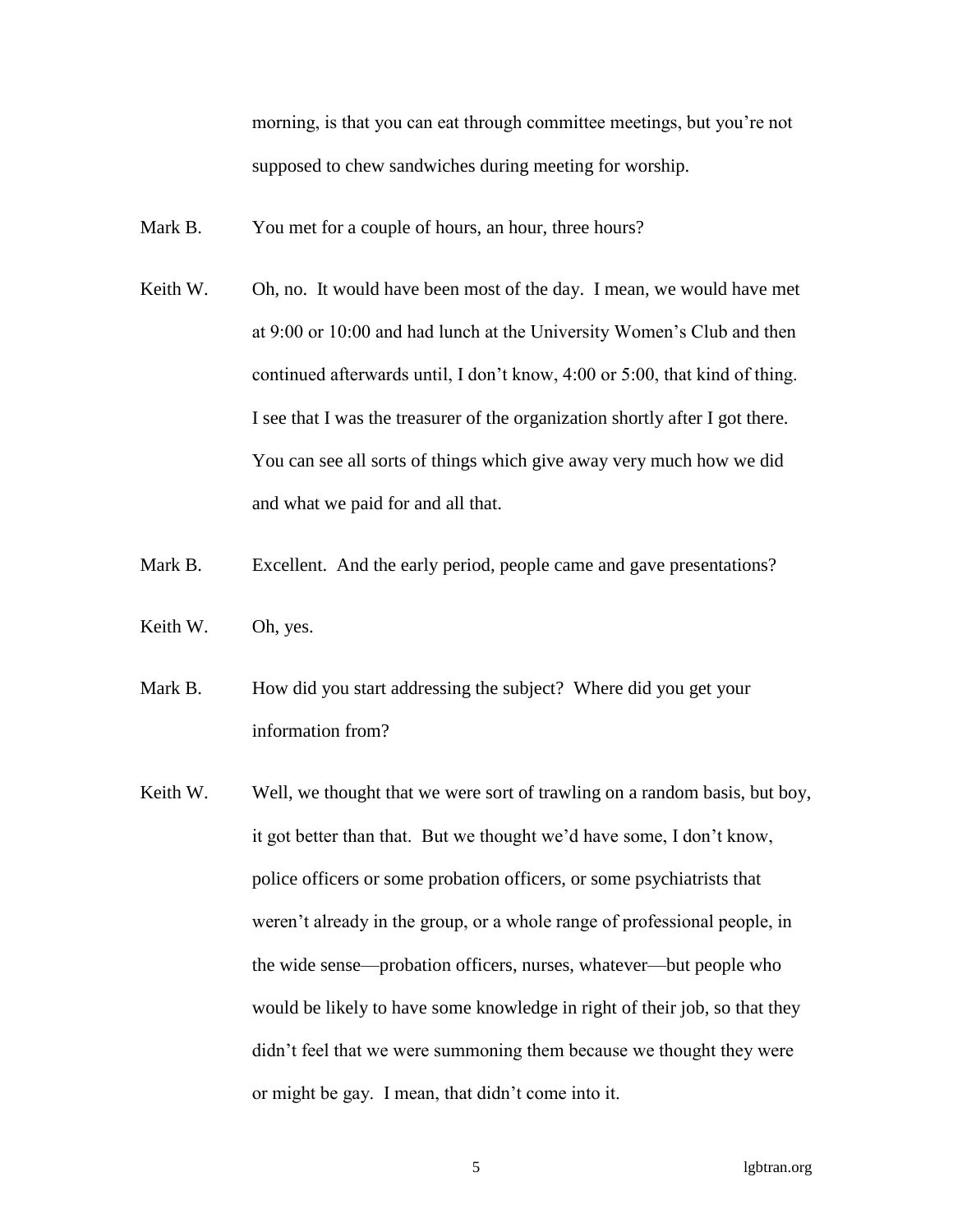[*paragraph about Wedmore's second cousin, headmaster of a Quaker school, who spoke to the working group deleted per request of KW*.]

But anyway, so I found having my relations come and give evidence was sort of interesting. But none of them were boring. I imagine we took some notes. I imagine we all took notes and somebody did some sort of summary of where we'd got to, and that was circulated, and then we went on again from there. And when we started writing—I don't think we started writing straightaway at all, because we needed to listen quite a long time before we started to write anything—then, as we started to write, we sort of had a nucleus of written stuff that was loosely agreed, and then we could go on.

And then we discovered that we couldn't just write about homosexuality on its own because it would make no sense whatever. There is a whole range of sexual experience, of which this is a significant part, but it's not the biggest part, and so we had to go and do everything else.

- Mark B. At one point, I think it was in the second interview with Neil, you said you actually had written something on homosexuality and sent it to a publisher who didn't accept it, and that's when you decided to broaden your topic, or is that…?
- Keith W. I used to be in the Inland Revenue in England, and in the England Revenue legal department, there was a guy there who was the brother of Lord Darwen, who ran a publishing company called Darwen Finlayson,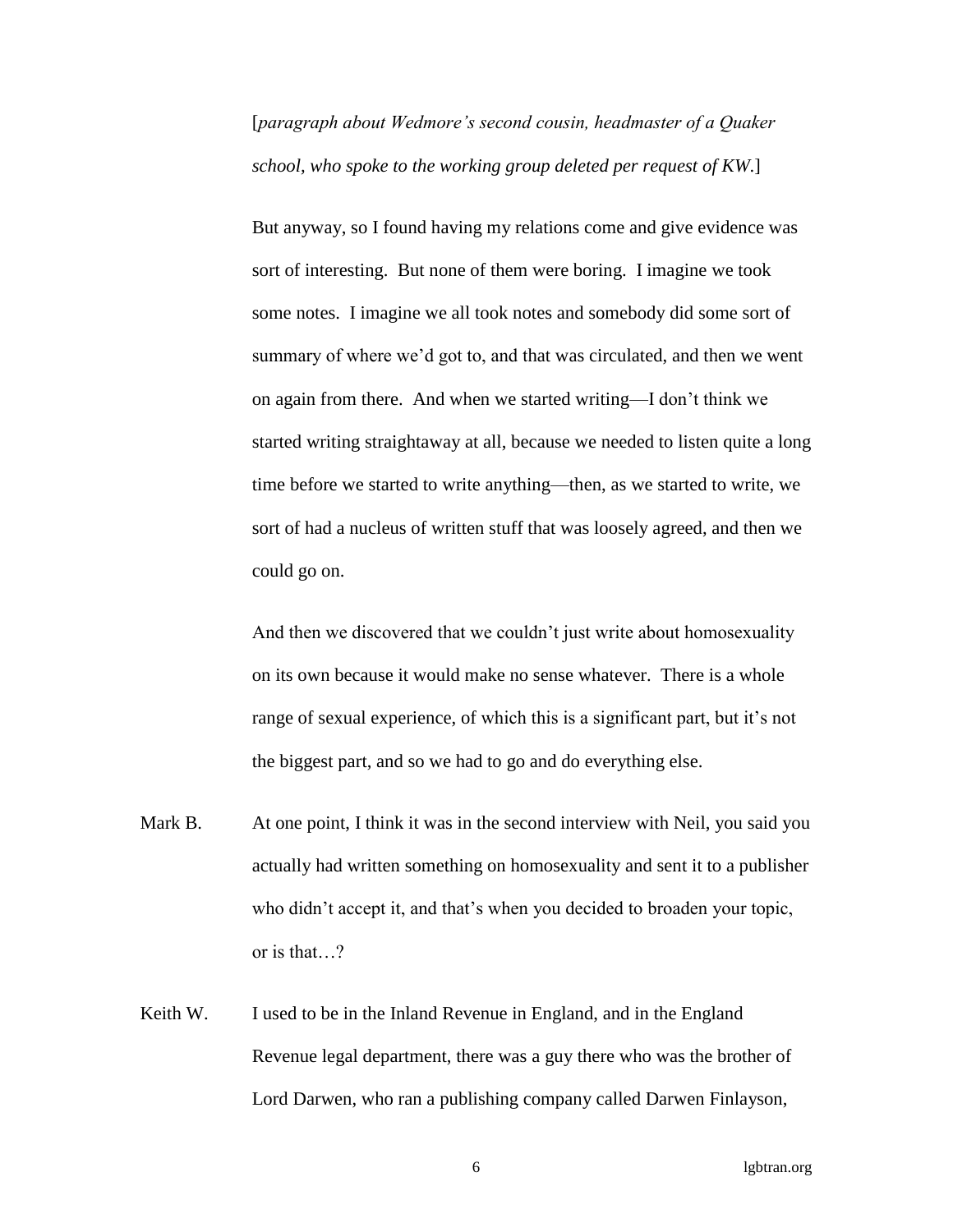and my friend thought it was natural to contact his brother early on, and his brother contacted us and said, okay, yes, what's all this about, I'm interested.

But at that stage we hadn't discussed anything except homosexuality, so he didn't really get too worked up about that. He thought that it was just going to be too narrow or…I don't know, so he let it go. And he wrote later to say, after it had come through all its different versions, and the one by your right knee had come out, he said how much he regretted that he hadn't taken it on.

We hadn't felt the need to—see, we weren't interested in money or publicity, as such, we were interested in changing what people think about morals, with whatever had to happen had to happen. But we weren't tied to a commercial publisher. And whether that would have been a good idea or a bad idea I don't know. As it was, it helped us, in a sense, because we didn't have anybody hanging over us on a deadline basis—you know, you said you thought it would be two or three years, well, when is it going to happen? Publishers like to know what's coming well in advance, and nothing was coming, really, until we had got there.

And then we put that out, and then there was something of a dustup, because we had perhaps been a little too brief in our consideration of triangular situations and that sort of thing inside marriage or without, and so we really said, without really going much into it in any depth, that it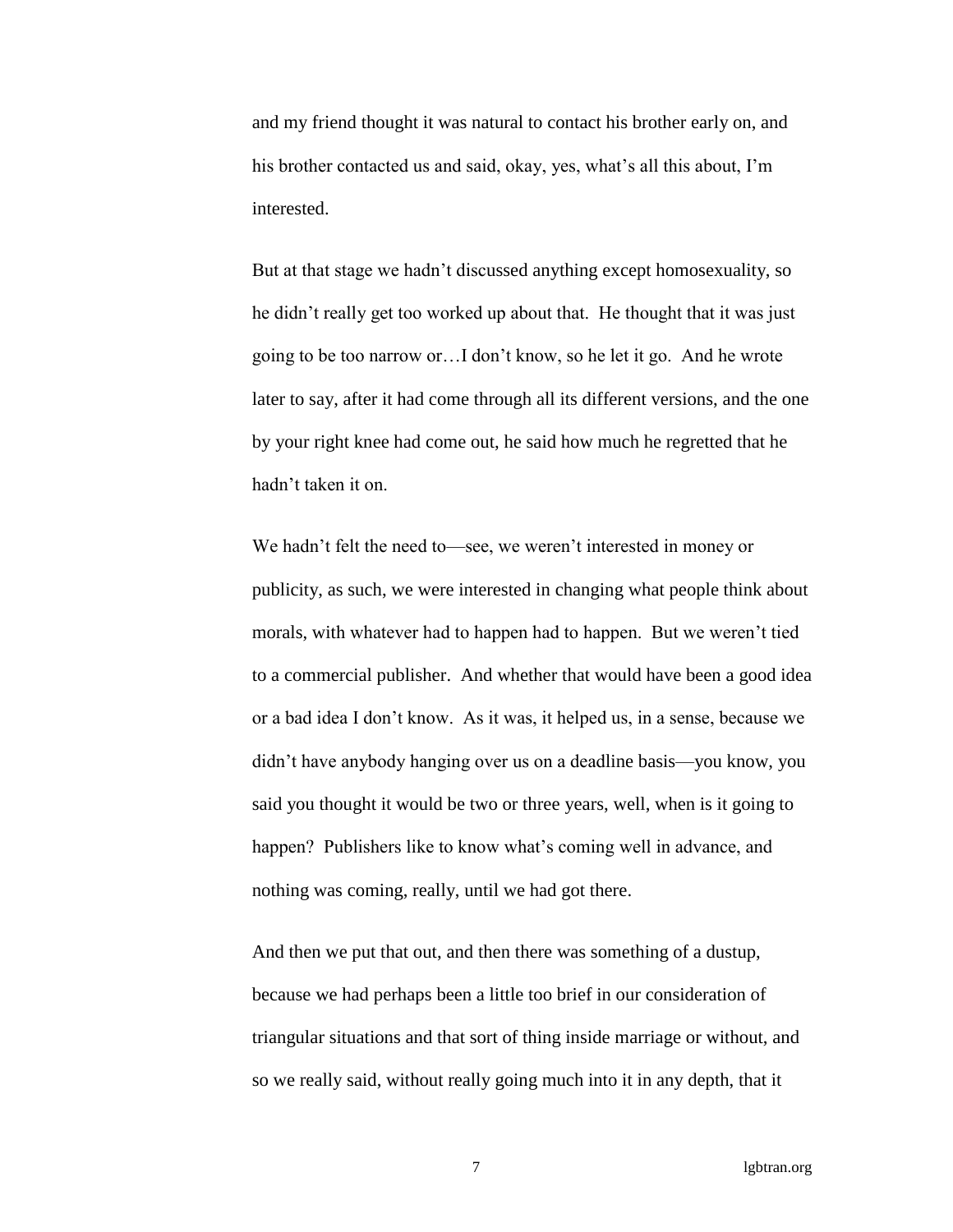really doesn't matter very much. Well, in a sense, of course, it does, and there were people who thought that that really is the limit, so we were induced to sit again a bit and bring out the second edition. I slightly prefer the first because I think we spent too much time on it in the second, and I think people should have understood, from the way that we were approaching this, that we weren't saying, no, no, it's already to upset—I mean, it depends on what your commitment is.

Some people marry on the basis that it's just to get somebody a visa. Other people expect you to be totally in love, and totally committed, and totally faithful, and no sex what—I mean, and that's up to them. Marriages are made in many different ways. All we would have said, had we been pressed to consider this at enormous length, is that you have to make your own respectful relationships, and that includes not letting people down, not betraying them. It doesn't include the fact that you may discover that your relationship has fallen apart. Most relationships do.

But indeed, one of the things that I think that we tried to recognize was that there aren't too many people who can, for whatever reason, stay in a kind of permanent marriage. I mean, P.G. Wodehouse was married for a very long time, but he had no interest in sex whatever, so he was out of that.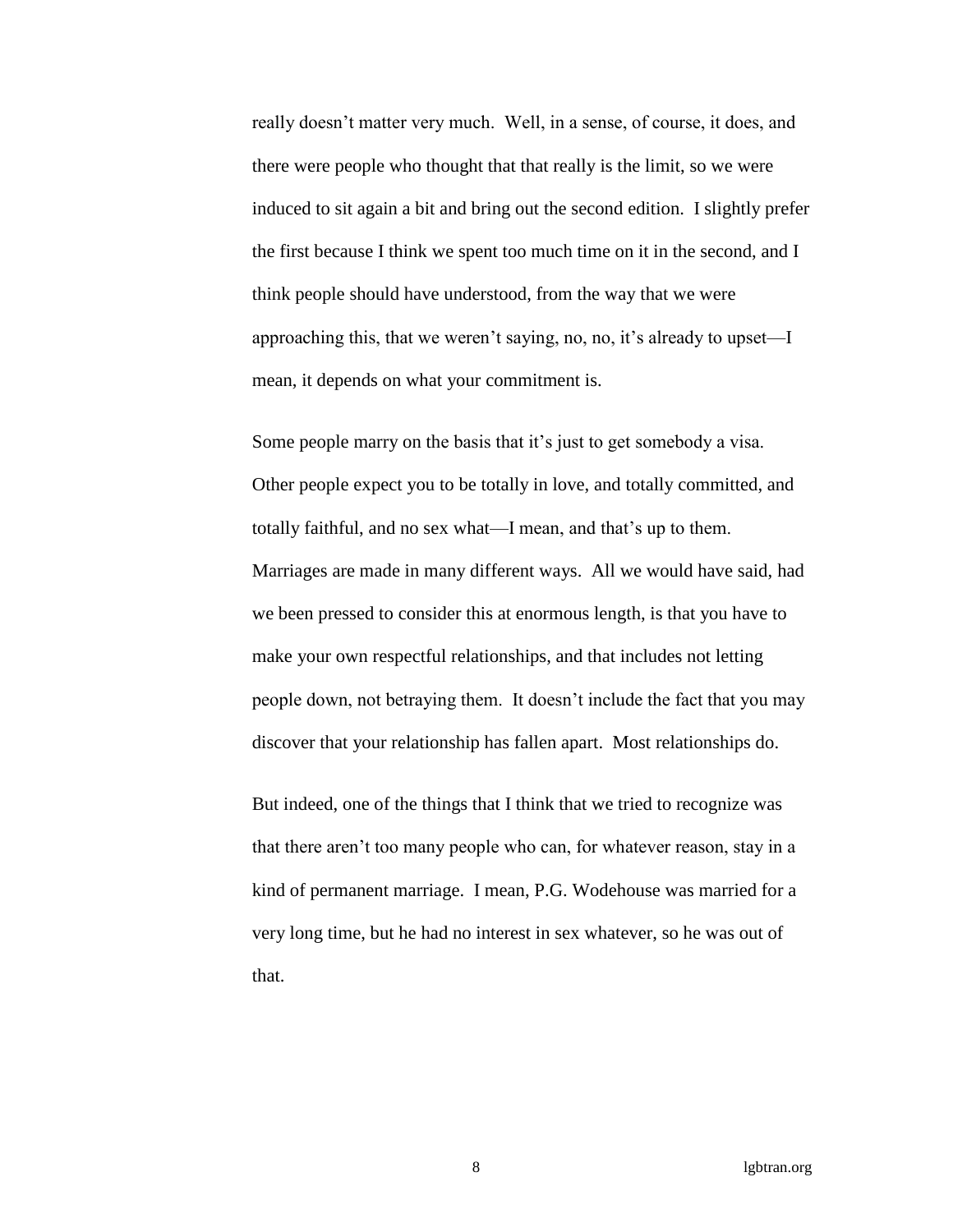Mark B. Can you say a little more just—I'm curious about how you write with a committee of 11. How did the writing unfold? Did you have an outline? Did people write sections and brought them to the group?

Keith W. Yes, yes, yes.

- Mark B. How did that happen?
- Keith W. At the end of each session—as far as I can remember—I haven't read through this again, but as far as I can remember, at the end of the session, we would consider whether we would now add something, or add a chapter, or have a draft chapter as a result of the day. That, of course, doesn't, by any means, happen every week, or every month or anything else, but it did happen. And then somebody would say, okay. It didn't matter who did it at all, so somebody would write it and circulate it to the group, and we'd then come back next time and tear it apart and discuss it and produce something that we all agreed on, which was a lovely process because one of the charms of the Society of Friends is you're allowed to change your mind.

And so we could work it through until we had genuinely convinced each other of what it should say, and some things got altered quite a lot and some didn't much. I, in fact, was asked to write the complete chapter on homosexuality, and not much of that actually didn't get through. I mean, that was—but of course it had been in my head for something like 15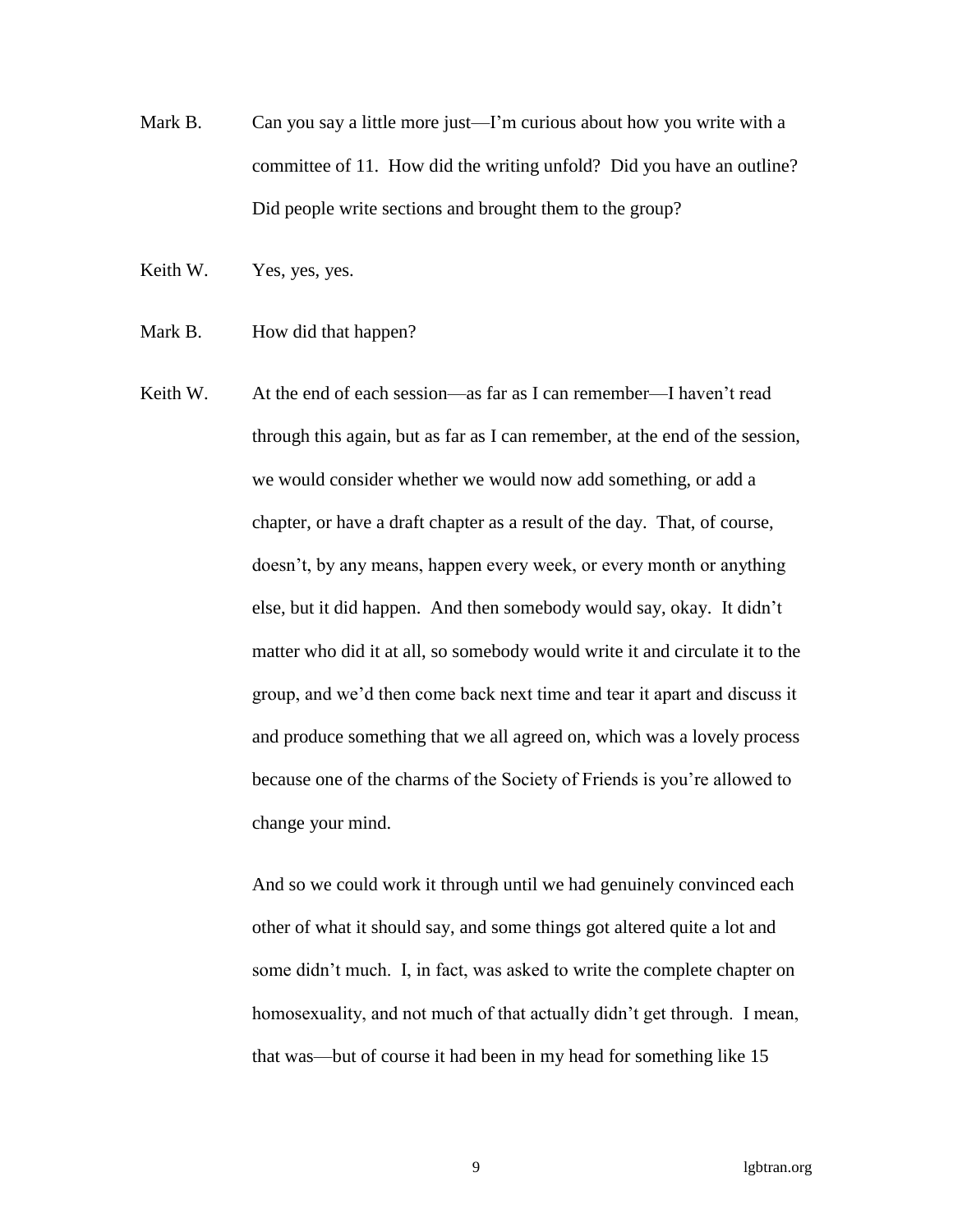years. I could just sit down and write what the Emperor Hadrian or somebody thought. Which one was it? Anyway, it's in the book.

Mark B. Right, you quote that.

- Keith W. Constantine, or was it…it doesn't matter. Anyway, there's some emperor who thought that sodomy caused earthquakes or something. But all that was from actually reading Gibbon's *Decline and Fall* when I was in Canada.
- Mark B. Did you write other sections? You wrote that section.
- Keith W. No, I wrote that, but, I mean, they had a hand in chipping at it, of course, and I'm only saying that most of it survived. I still see my own words. They probably took out some bits. But the same thing happened with them. We all, or I'm sure most of us, at any rate, volunteered to write a chunk.
- Mark B. Do you actually recall who was the major writer of the different sections?
- Keith W. Sorry?
- Mark B. Do you recall who was the major writer of the different sections?
- Keith W. Oh, I see. If you hand it back a moment, it might come back. That's going to be difficult because of the very—
- Mark B. And it may not—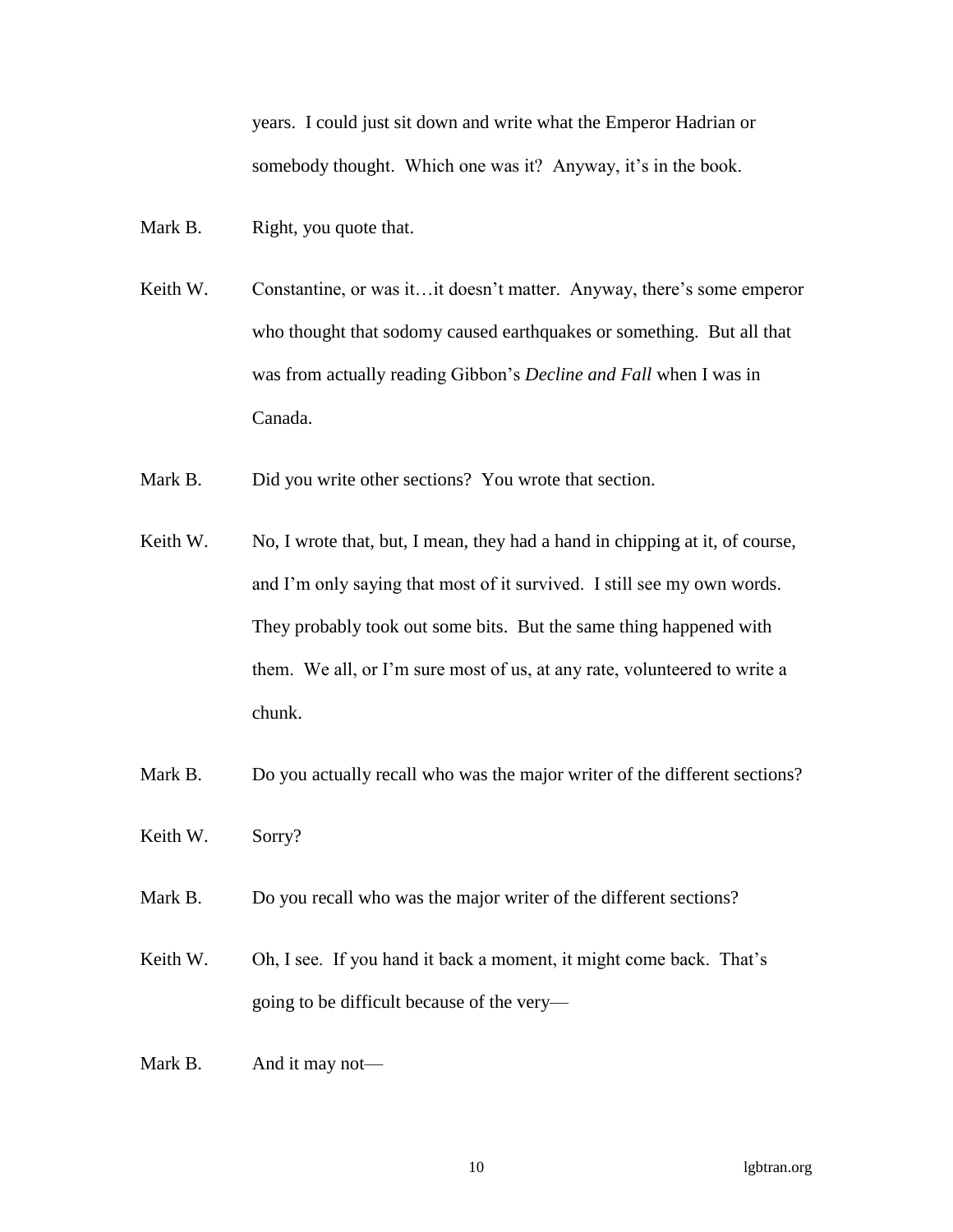- Keith W. [lack of] ego and vanity involved. It wouldn't make any difference who wrote what, as far as we were concerned. We just wanted—
- Mark B. Okay, okay.
- Keith W. Ah, well, for instance, there's some rather psychiatric passages.
- Mark B. Right, there's the...
- Keith W. Normal sexual development and so on.
- Mark B. Exactly. That's Chapter...Section Four. Section Four seems to be...no, sorry.
- Keith W. Anyway, that will have probably been written either by Lotte Rosenberg, who is long gone, or—
- Mark B. It's Appendix B, "The Origins of Sexual Behavior."
- Keith W. Appendix B?
- Mark B. Yes. It gets quite a lot into the psychological.
- Keith W. Oh, I see, okay. Let me have a look at that. I was in the wrong place.
- Mark B. Page 53.
- Keith W. Page what, 54?
- Mark B. Fifty-three.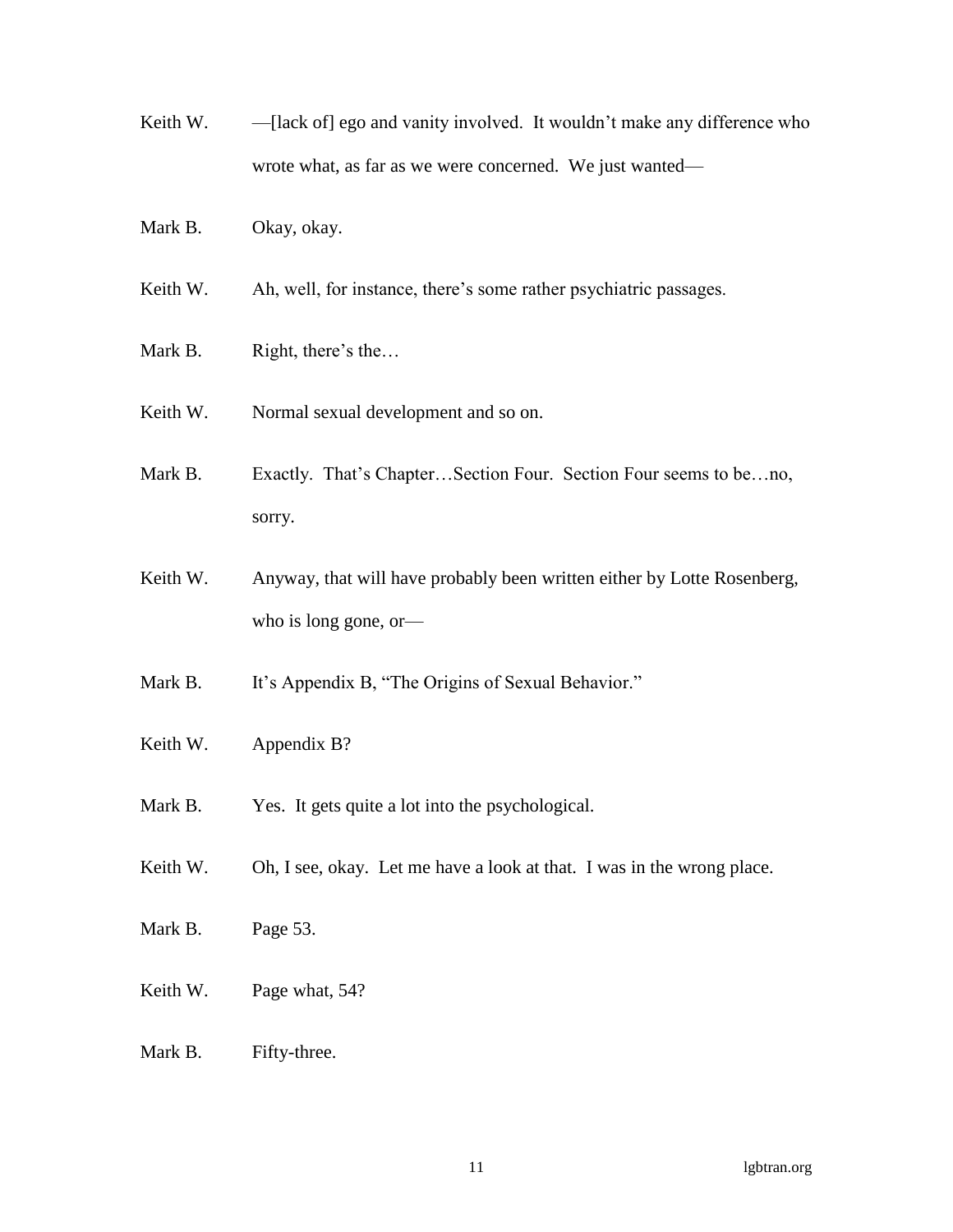- Keith W. Fifty-three. Oh. Well, the first paragraph or so, looking at it quickly, has a lot of Anna Bidder in it.
- Mark B. Oh. [*Laughs.*]

Keith W. She was...what the heck was she, an anthropologist?

- Mark B. A zoologist, from what I read.
- Keith W. Oh, yeah. And so we had quite a lot of that.
- Mark B. Okay.
- Keith W. "Sex and Personality." That looks like Richard Fox. Richard Fox was the second-youngest person. He was a psychiatrist at the Maudsley Hospital. If this is going to be very important to you, I will look through it and see if I can allocate passages to people.
- Mark B. That might be interesting to have as a record at some point. If it's not in the notes, that might be—
- Keith W. Except that I am liable to be rather unreliable because of the distance of time.
- Mark B. I understand that, and so if that's not something...
- Keith W. But the style. Some people had their own style. Kenneth Barnes, for instance, who was a headmaster, was a wonderful man, and his style was pretty… Wetherby School he was head of. And it was said by everybody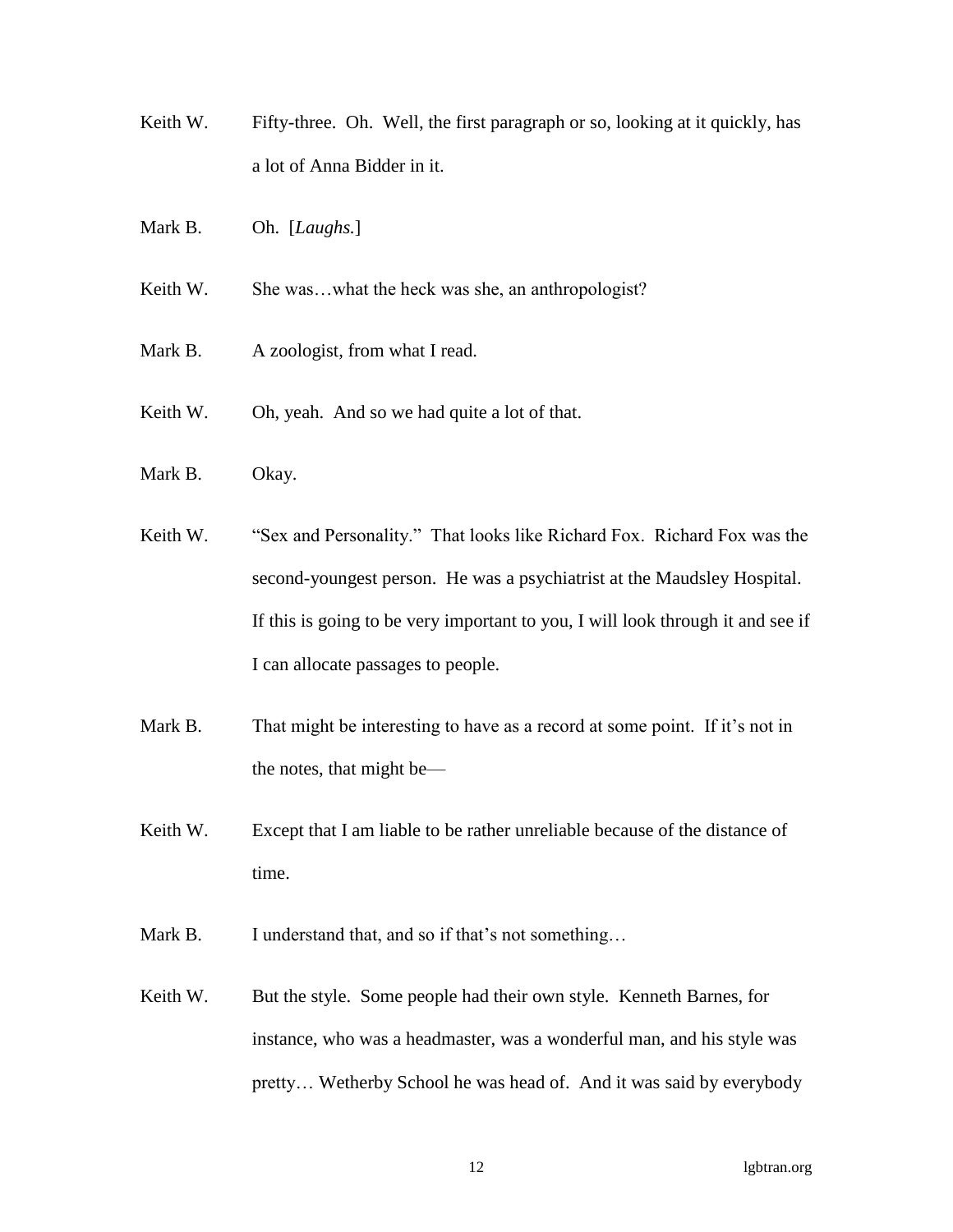that the school was so wonderful to be there that it didn't prepare you in any way for life. You were shocked and horrified once you left it. You couldn't believe people would behave like this, the school was so good.

Mark B. From what I read, he was also the founder of the school.

- Keith W. Yes.
- Mark B. He was the founder and the headmaster both.
- Keith W. Right. But that would help to keep him there, wouldn't it? Yes. Wennington School, Wetherby.
- Mark B. You mention the group in here, and there's a quote in the introduction—I thought it was interesting—that said some members of the group found themselves compelled to surrender assumptions that they had long accepted and held.
- Keith W. Oh, certainly.
- Mark B. Was the group rather diverse in its perspectives when it began, and you saw changes happening?
- Keith W. When we began, there was only one morality to consider. We didn't know that we were going to barge ahead and say, well, I think we've looked that through, it's not going to hold up. So we all went there, in some sense, thinking that we were trying to rewrite the Bible or something. Yeah, I mean, we had...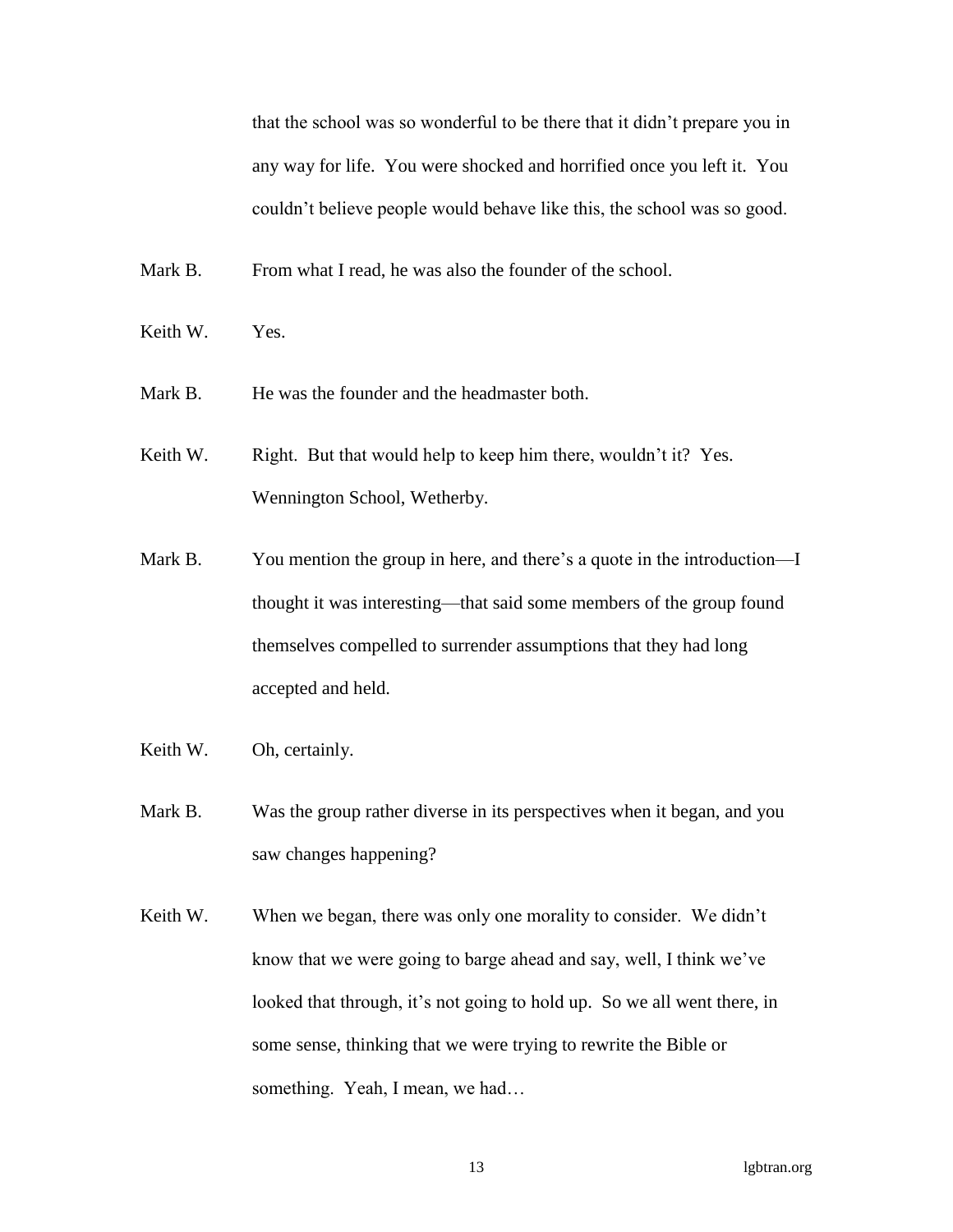I'm sorry, let me just look at the list of members. We had Joyce James, who was a housewife. She had a lot of common sense, but she was put on because she just had common sense. I know nothing about her private life.

Oh, Mervyn Parry, "teacher of educationally subnormal children. Onetime assistant housemaster in a borstal." Yes, he was absolutely charming, and he'd been in triangular relationships himself, and so on, and he'd had his wife's permission, so to speak, and he was very grateful to her. It all worked through very well. It went through and was over, and life must have been pretty good. But I'm sure he had a lot of guilt when he came to the group. I think we relieved him of that, to some extent…You know I took this whole thing out of print when I discovered what had been happening.

Mark B. Yes.

- Keith W. That still amazes me. Then I had, from Friends House, no less, this stuff about well, of course you're all anonymous, we couldn't find any of you. And I said anonymous? You look at Page 4 and I'm on it. You could have written to me.
- Mark B. Right. Yeah, and they didn't. I found some people in Wikipedia doing some Google searches. I'm just curious. The ending of the section on homosexuality, the last…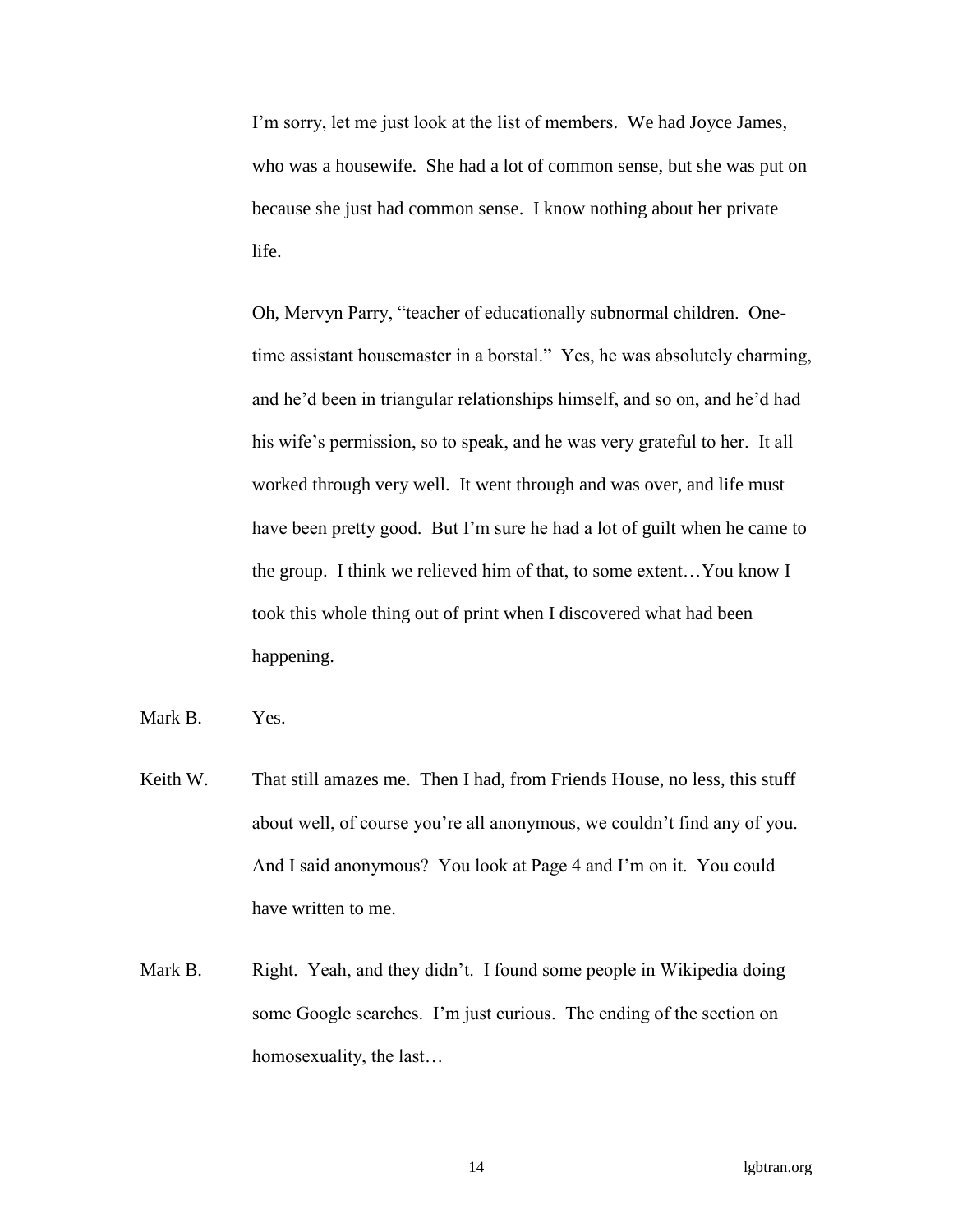Keith W. Can you give me a page?

- Mark B. Yeah, let me give you a page number. On Page 36. This whole thing about promiscuity and people living without a… It seems to me that the last two paragraphs from the end must have been carefully written by committee.
- Keith W. You mean that they were sort of trying to trim it a little bit.
- Mark B. Yeah. The third from the end in the middle there, it says, "Members of this group have been depressed quite as much by the utter abandon of many homosexuals, especially those who live in homosexual circles as such, as by the absurdity of the condemnation rained down upon the wellbehaved."
- Keith W. Well, yeah. I think I may have had a hand in that, or I didn't write those lines, but the…I think because they felt, gays in those days felt that nobody was going to like them, they were in permanent social disgrace, that they felt that anything went. And so I can remember one or two gay parties which were attended by one or two older people who lived in Cambridge, maybe they had been to Cambridge University as students, but they were much older. But I can remember them drinking and so forth, and then sort of getting their pricks out and fondling each other, and I thought that was not appropriate for a party. So that's what I mean by utter abandon.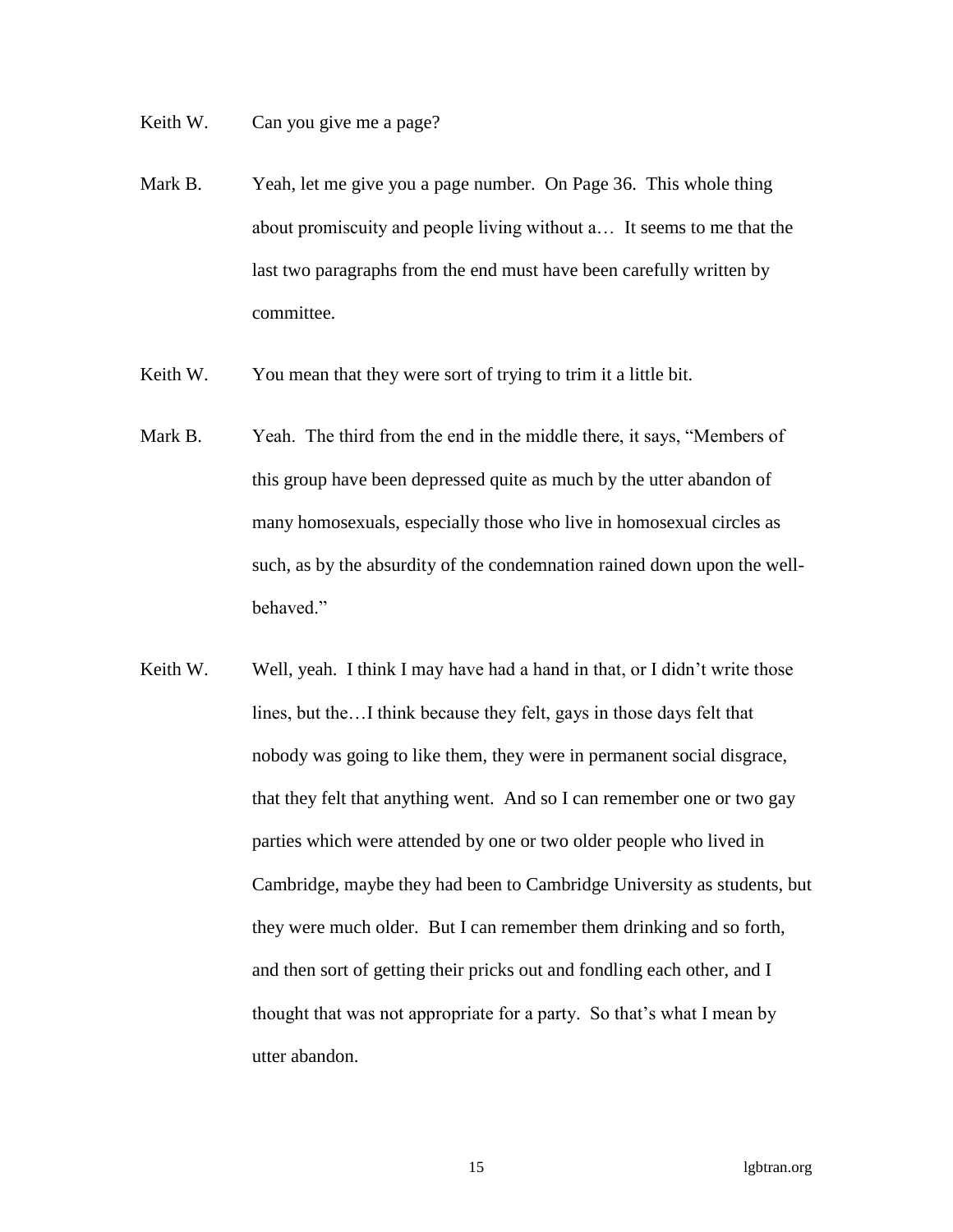I mean, I think that—"Downton Abbey"—that you expect to do some things in certain places and people should…there's a certain amount of deference involved in every relationship, including just buying groceries, and certain things are expected of you. And so I've never thought that unless you were there specifically to get a kick out of other people having sex in front of you, which is okay, if everyone is going to do that, then that's why you're there, but I did think that… I thought that people felt they hadn't any reins because they had no link with society. That really concerned me. I wanted to make a bridge.

- Mark B. Okay, good. I was wondering if that was indicative of some dissent or disagreement within the group around how it is that we sort of still don't allow the condemnation, but we don't allow—
- Keith W. No, I don't think there was any dissent. We did have a really sharp dig, yes, at people who pretend to be in love or… I mean, we see nothing in them—this is a strong line often, but thinly disguised lust—I think we were… I'm not sure that lust needs to be disguised, but I think at that point we were trying to accept that the public were aware that some people, gays and, you know, whatever, partly, perhaps, because of the situation that they were in, cottaging and so on, but were… Ah, were having an entirely affectionless relationship.

And this doesn't bother me now. I mean, I can remember Woody Allen quoting "sex without love is a very empty experience, but as empty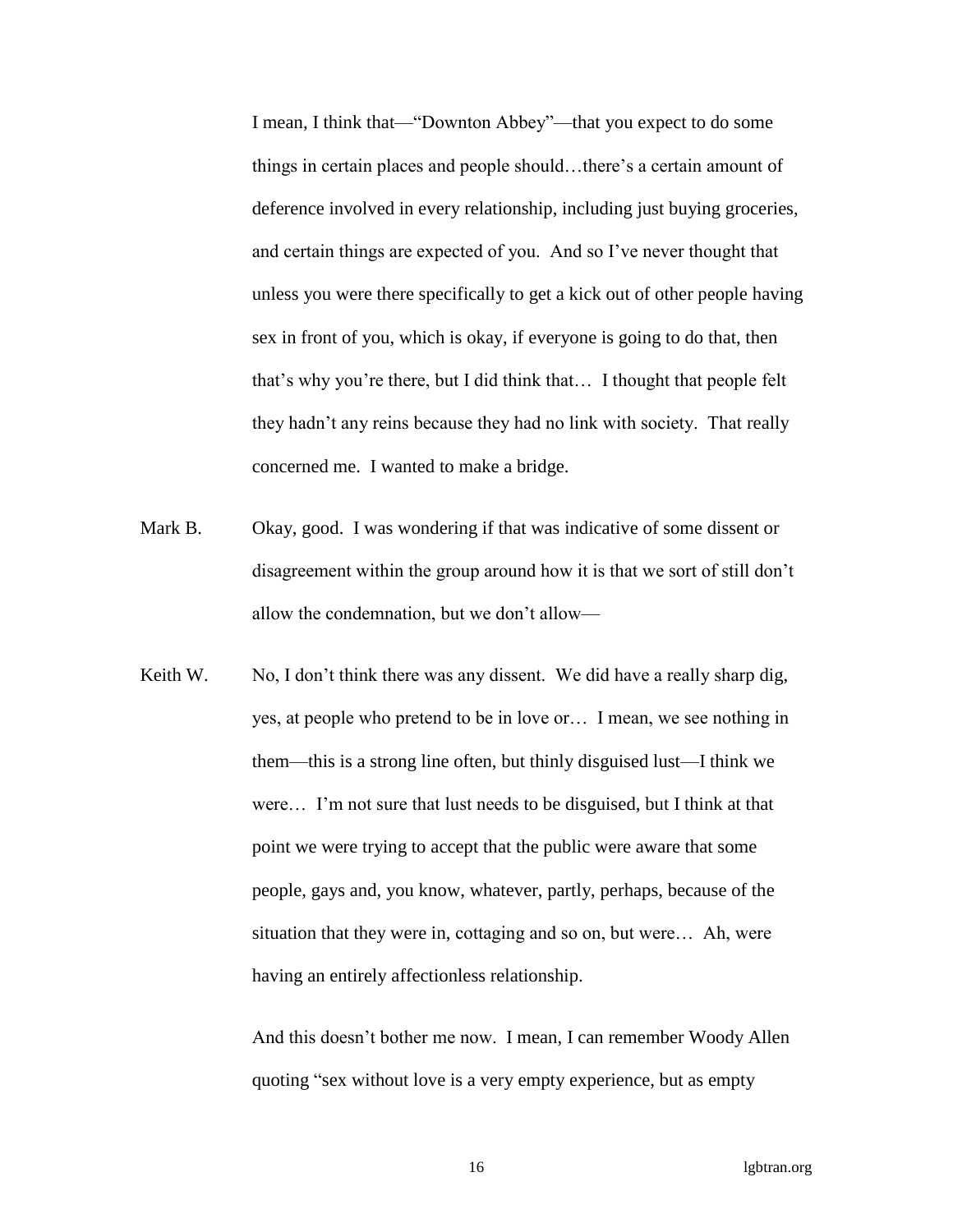experiences go, it's one of the best." And when I was doing calligraphy many years later, like 20 or 30 years ago, and we were going off to calligraphy retreats, there was this ancient lady doing some quite fine calligraphy, and I looked over her shoulder to see what she was writing, and that's what she was writing. So go for the empty experience if that's all you have. Yes, I think we were…and you have to remember that we knew our audience. We knew the audience were going to be astounded at every—

- Mark B. How would you say who what audience was? Who were you thinking about when you were writing? Did you have a particular audience in mind?
- Keith W. No, but we knew the British public and what they had been through. We knew that…I can't remember whether Peter Wildeblood and so on, when [Sir] John Gielgud—I think the Gielgud and Wildeblood and Lord Montagu of Beaulieu, the Boy Scouts, I think all of that was just before we got onto this, and possibly before Wolfenden. And although the *Times* described John Gielgud as clerk, which is a very mysterious way to describe an occupation, and he certainly wasn't, of course, he was a wellknown actor, but they printed this thing, you know, and John Gielgud appeared at the Bow Street Magistrates' Court and pleaded guilty to, what was it, soliciting.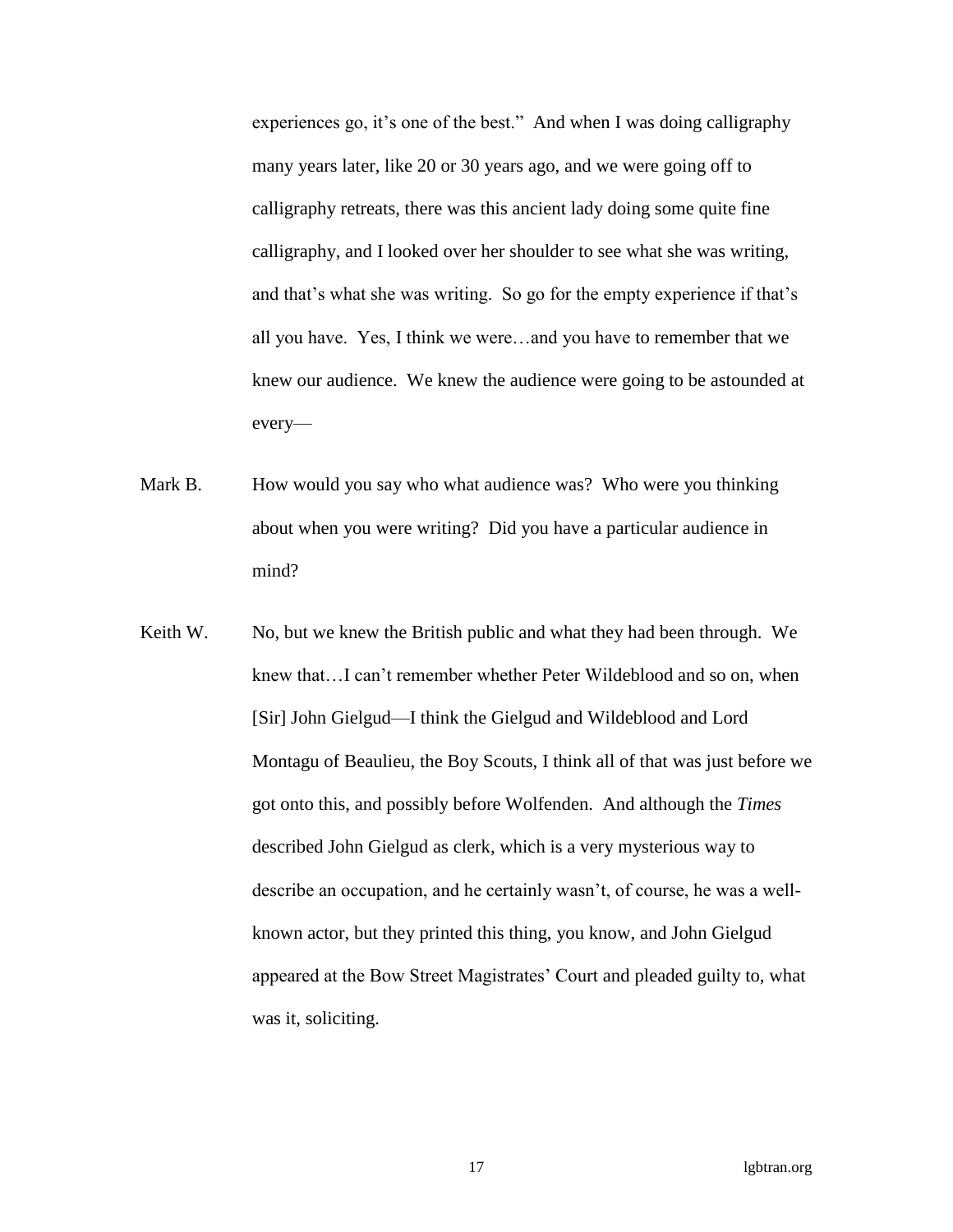So we, the British public, are a randy lot, and we read the News of the World for its sensationally sexy passages and so on. And so the paper knows what its public is. They like dirt dressed up as a condescending [manner], you know. I mean, "how disgraceful that all this happens," to whit. [*Laughs*.] And they set it all out. So I don't mean to be censorious about that. At the time we were probably more concerned that people would think that we were just saying anything goes, and we were trying to sort of here find some way of saying that we're not quite saying that. But this is now 56 years later, isn't it, or something?

- Mark B. It's actually 50 years of the publication, but 56 from when you started, yes.
- Keith W. Yeah, that's right. It's a long time, half a century. And now, not that we can go meet again and do this again, but you would be starting from an entirely different place, and you would know that people would change. Do you remember that yesterday, or the day before, this woman who's a newly converted Mormon—two days ago—born again Mormon she is now, and she said, "God hates fags, and you can tweet that as much as you like." And the lights went out on her, the audience rose and disappeared, she was taken off the stage. Her later performances were canceled. And I know this is out West, but, I mean, you couldn't do that now. You can't say that sort of thing.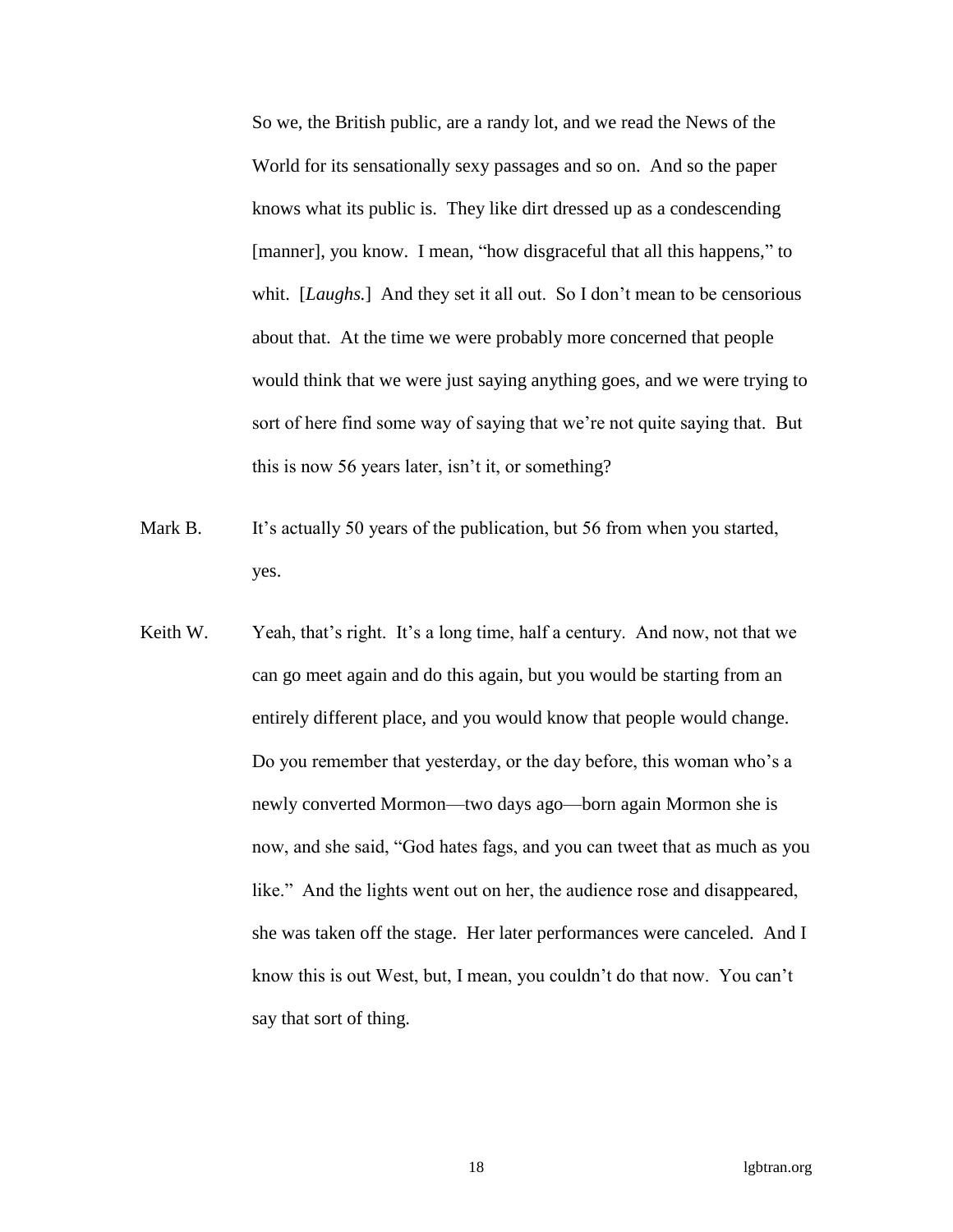- Mark B. You can't say that these days, right. Agreed. You mentioned the article in *The Friend*, and I don't know if you recall. The group did go public in May of 1960—
- Keith W. Yes, we said a few things—
- Mark B. by printing a concern in *The Friend*, and it said—and I wonder who wrote that—and then a month later you had a one-day conference, and there was subsequently a lot of letters to *The Friend*, so you kind of, the group went public. Was there a particular reason for doing that? Do you recall where you were in the process?
- Keith W. We just thought a progress report might interest Friends, which it did. Duncan Fairn wrote it, and I think he came out first with the title *Towards a Quaker View of Sex*, a sort of slightly wry title. And so that came out, and that, of course, was written out of the stage that we had got to. We were at a fairly early stage. We were sort of Neanderthal man at that point, but nevertheless, we were making progress, and I imagine that he…I forget his letter now, but I imagine he let the cat out of the bag in the sense that he was saying we're looking at this as a different morality, so that caused some correspondence and so on, which we considered, but we didn't feel any of it needed answering.

We didn't indulge in, as the National Rifle Association does, having a spokesperson produce some beautifully worded—you know, they're very good at this. We just went on with our work in the library of the Women's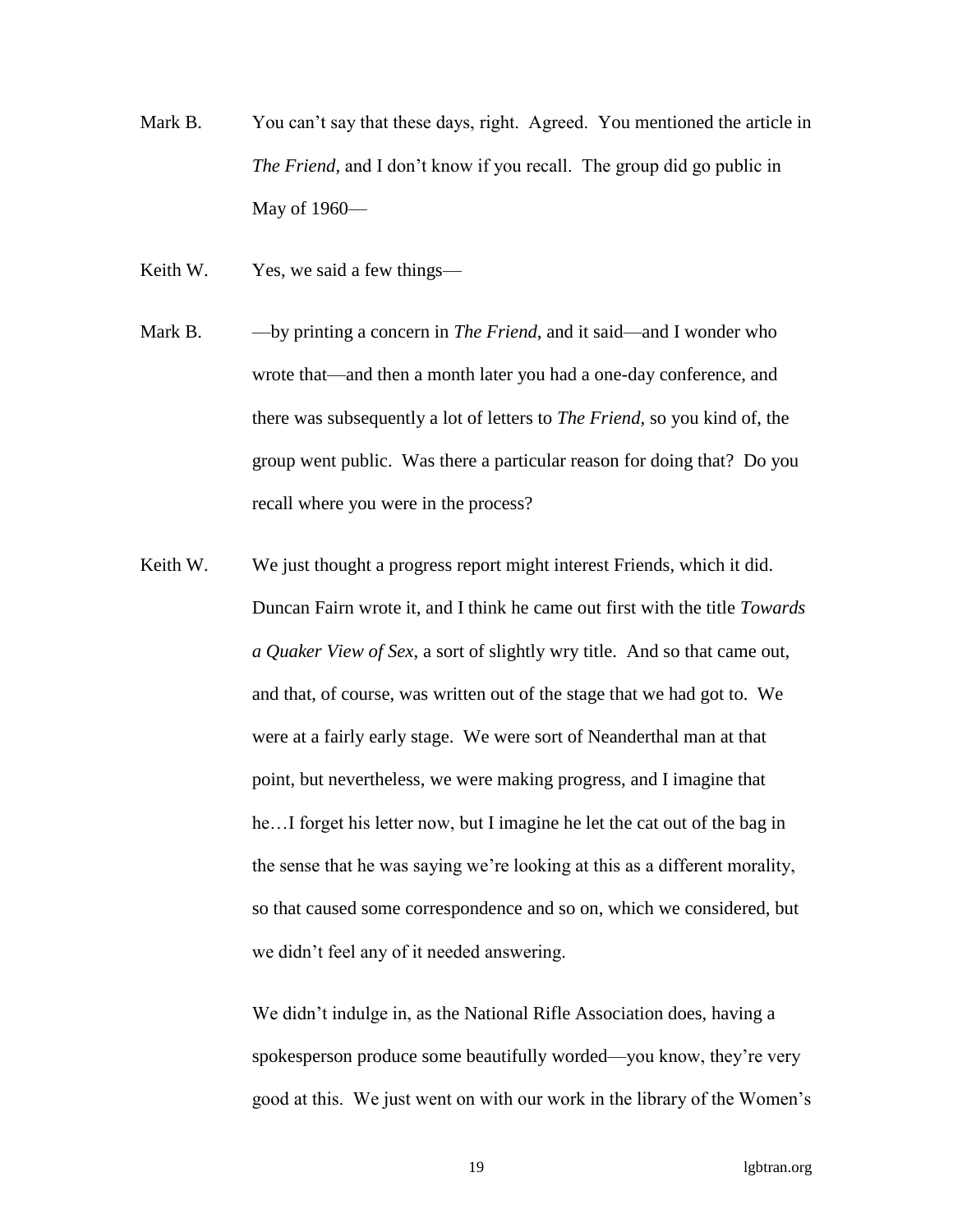University Club. And those Friends who said the—when he wrote, of course, he hadn't read what we had so far written, and neither did we offer to give it to him.

But a lot of people were disturbed at any thought that the ancient, ancien regime might fall. People like structure. Any change, especially of mind, any change is horrific to contemplate, so if you're brought up in any system—and England is very programmed compared to America—if you're brought up in any system, you don't want it destroyed. For one thing, you may have suffered greatly in order to keep it going, or you may have felt that you set a good example by how much it had cost you in pain and agony of hanging onto the same relationship, for instance, long after it was over or something. So all those people had an investment in nothing changing.

And the people who attacked it most in my presence once—oh, that…it was theoretically sponsored by the Friends Temperance and Moral Welfare Union, and I think I've already said that when it came out, I did show the chair of that a copy. I sent it to him because he asked me to, and I saw no reason—it was already printed. There was nothing he could do. And he and his wife went through the roof, and they described it in my monthly meeting as poison, "this poison," they said. I was present to listen to this stuff.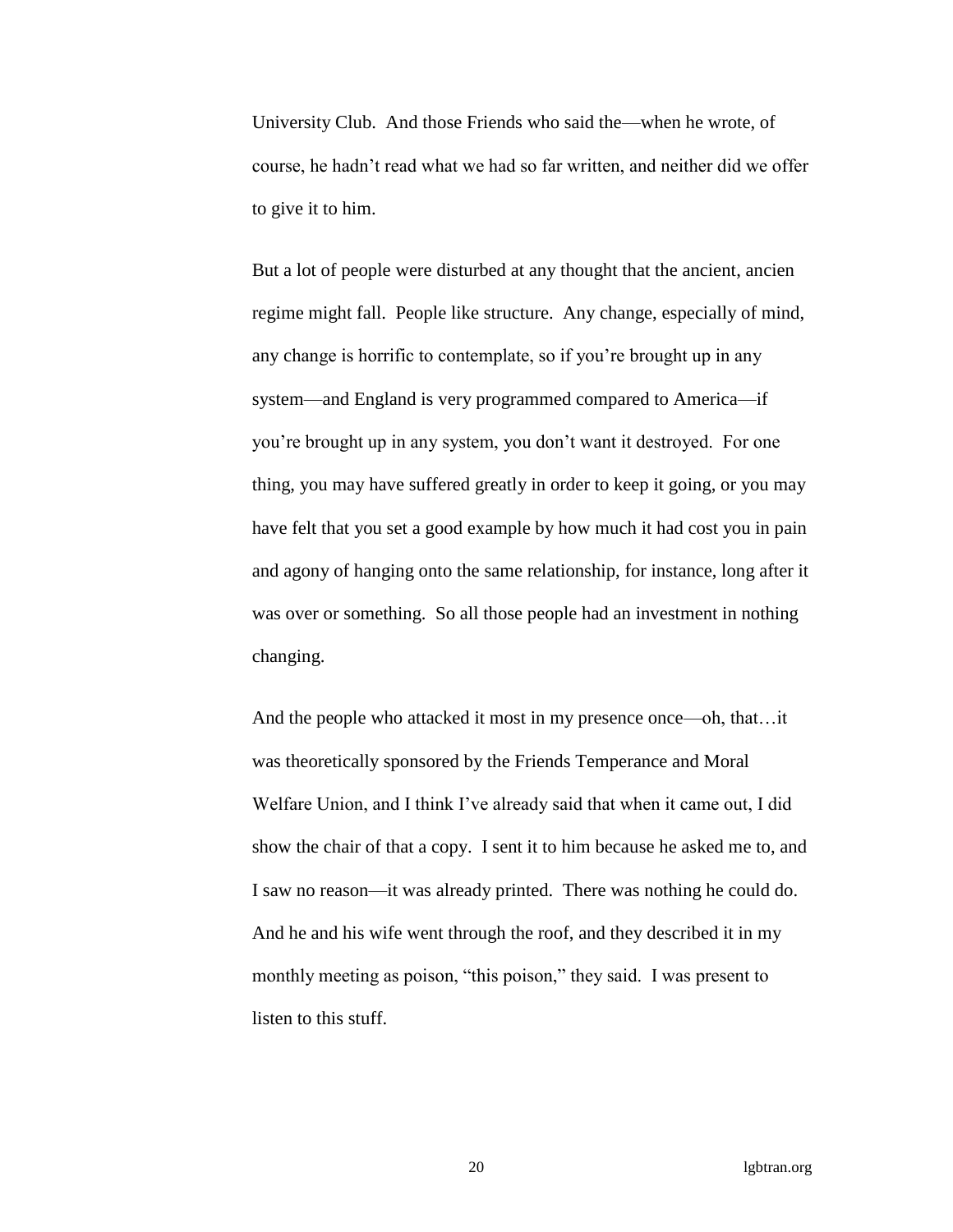And I discovered later that they'd had these horrific experiences with their children going all wrong, especially in a sexual manner, and I suppose they thought that was a breakdown of society, in that they had not followed the British moral code. Well, I think that the British moral code was one of the problems, myself, but the parents thought that the fault was in their children for not having followed it. And there's a big difference there. And they certainly weren't prepared to climb down and say we have treated our children cruelly, and that must partly account for their problems. Too, to some extent, they don't have any problems, you know, you're just being interfering parents, or we have been interfering. I'm rambling. Sorry. You better give me another.

- Mark B. That's okay. Following that, you mentioned Duncan Fairn wrote in *The Friend* on May 20<sup>th</sup>. The record says that you had a conference at Hampstead Meeting House on June 10, 1960. Was there a meeting where you invited other people to come in, or that was just your group meeting?
- Keith W. It wouldn't have been our group meeting because we wouldn't have met in a meeting house. We may have convened—well, actually, we convened several conferences, both before and after the thing came out.
- Mark B. Okay, you did.
- Keith W. To sort of get people's views, I think.
- Mark B. Times for listening.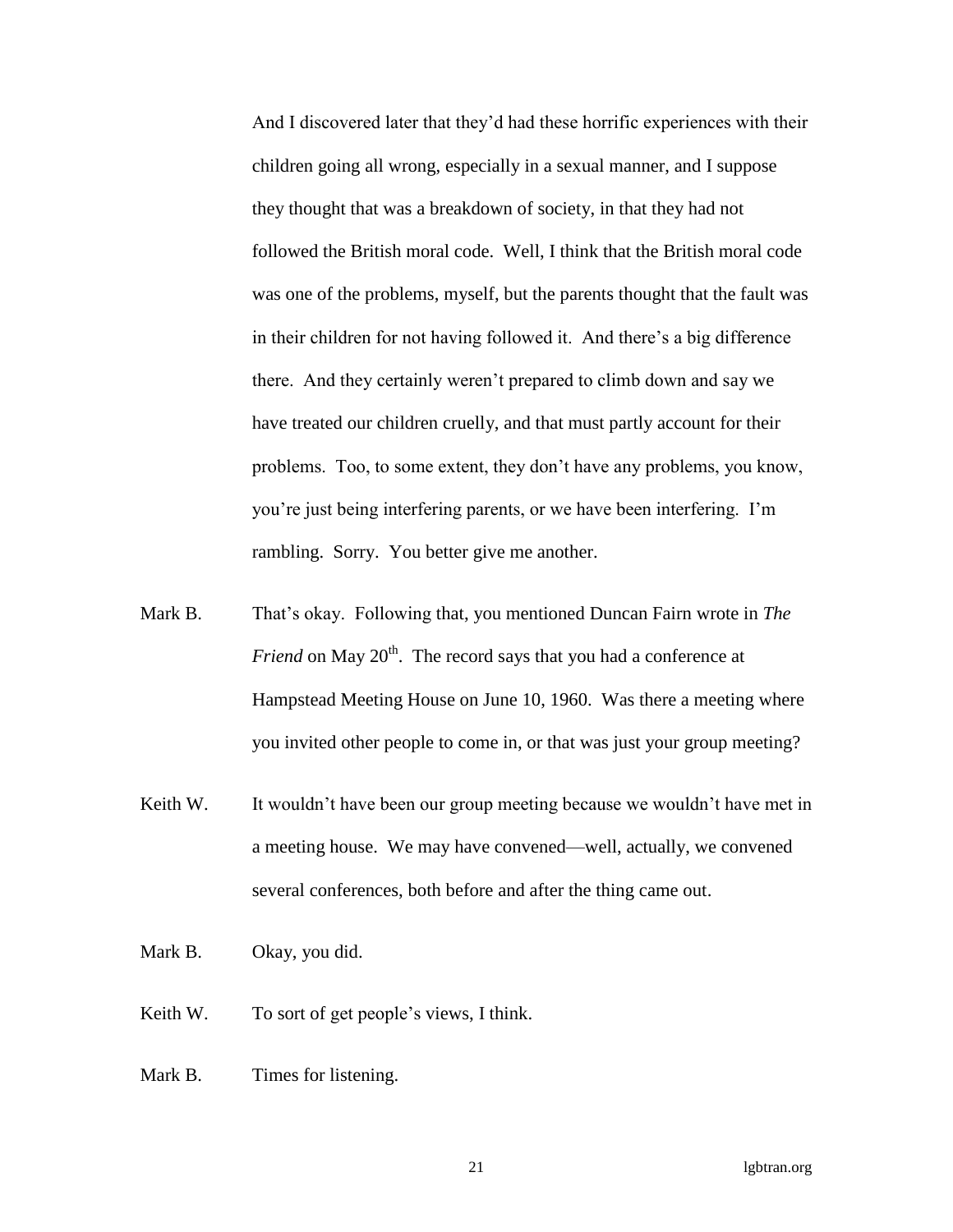- Keith W. And of course the people who came were self-selecting, so they would tend to be more liberal than we were, especially on things like the age of consent, I remember. I remember my suggestion at Oxford Meeting House of a representative group of Friends that maybe the age of consent should be reduced to 15 or something like that, and do you know that they were going to make it 14. And I have that wonderful memory of the librarian at the inner temple saying to me in the toilet of the inner temple that didn't I think that the age of consent should be 14 years, eight months. [*Laughs.*]
- Mark B. [*Laughs.*]
- Keith W. That must be after this thing came out.
- Mark B. It's been mentioned that the group had no trained Quaker theologian, you were mostly social scientists. Did you talk about that? Was that a concern?
- Keith W. Quakerism is a bit short of trained theologians, you know. What training? Who would train them? There are much respected Quaker colleges and universities in the United States, but not quite the same sort of people in England. England doesn't have any Quaker universities or colleges, for historical reasons. And we had weighty Friends, very weighty Friends, whom everybody would say, oh, that is a weighty Friend. Ormerod Greenwood, who was on BBC practically once a week, and George Gorman or something. His name will come back to me. But we had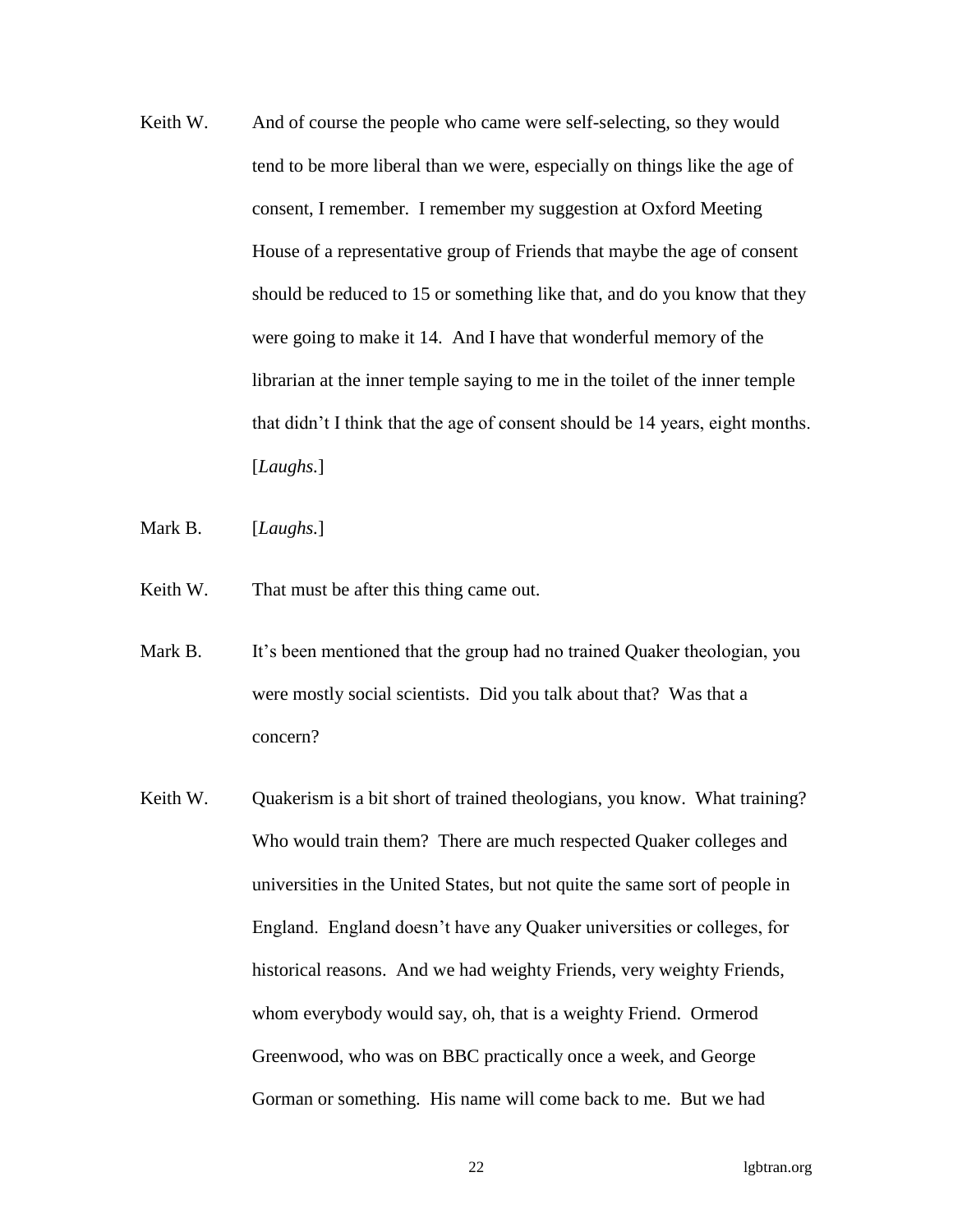people who were very well-known and were sort of used by the media occasionally to ask questions as to what Quakers think about something.

But we don't really have a tradition of Brethren, or Pastors, or whatever. There's a bit more of that in America. For one thing, you actually have programmed meetings here and so on. I mean, the whole of Quakerism is in much greater flux than it was in England, where such a thing would be unknown. So our refusal to value classical academic education so highly as to actually want to have institutions providing it possibly means that we were rather short of trained theologians.

- Mark B. Moving toward the publication, do you recall [how] the group kind of reached a consensus, were at the end, were ready to print this? How did you get to the point of moving to actual printing?
- Keith W. It wasn't difficult, was it? We had no publisher offering to edit or anything. Nobody…neither had sought nor had been invited to. So that when we were ready with all the chapters finished and all of them minutely considered, many of them several times or many times, we must have just said, okay, we've done it, let's send it to the printer.
- Mark B. David Blamires mentions that it's interesting that even though the book began as a study of homosexuality, once it was published, most of the negative comments were not about the subject of homosexuality, but instead were about adultery, premarital sex and things like that. Did the group think about that? What did you reflect on that?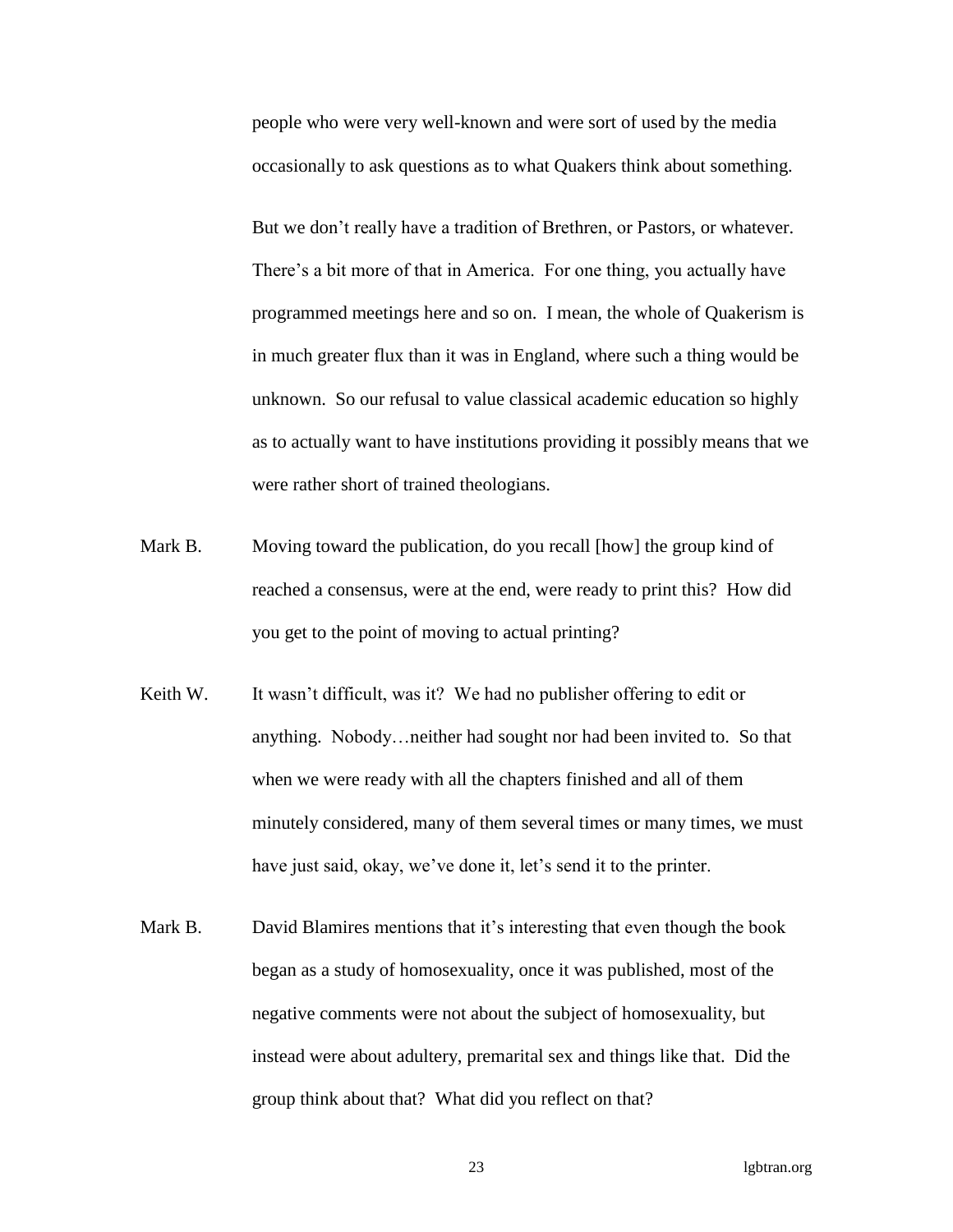- Keith W. We thought that was rather natural because the predominant sexual activity in the population tends to be male-female, and they thought that they'd got the message, that we were discussing not just gays, but we were discussing them, we were discussing how people needed fresh guidelines. And I forget now what your question was. But no, it didn't surprise us at all.
- Mark B. It didn't surprise you. Did the group keep meeting after you published?
- Keith W. Oh, no.
- Mark B. What happened to the group after the publication came out?
- Keith W. No. We were very fond of each other. I mean, we might meet up…obviously, with Anna Bidder, I mean, she was a friend for life and I would have gone on seeing her. I don't remember keeping up, particularly, with any of the others, except Duncan Fairn, whose son had been a friend of mine, and was at Cambridge with me, and who was a very forceful personality, and his parents were forceful personalities. She was the chairman of the Marriage Guidance Council.

## *[paragraphs deleted per request of KW.]*

Mark B. Notes mention that Kenneth Barnes and Anna Bidder were on the BBC show "Meeting Point" the night before it was published on a Sunday night and then it came out on Monday. Did the group do something to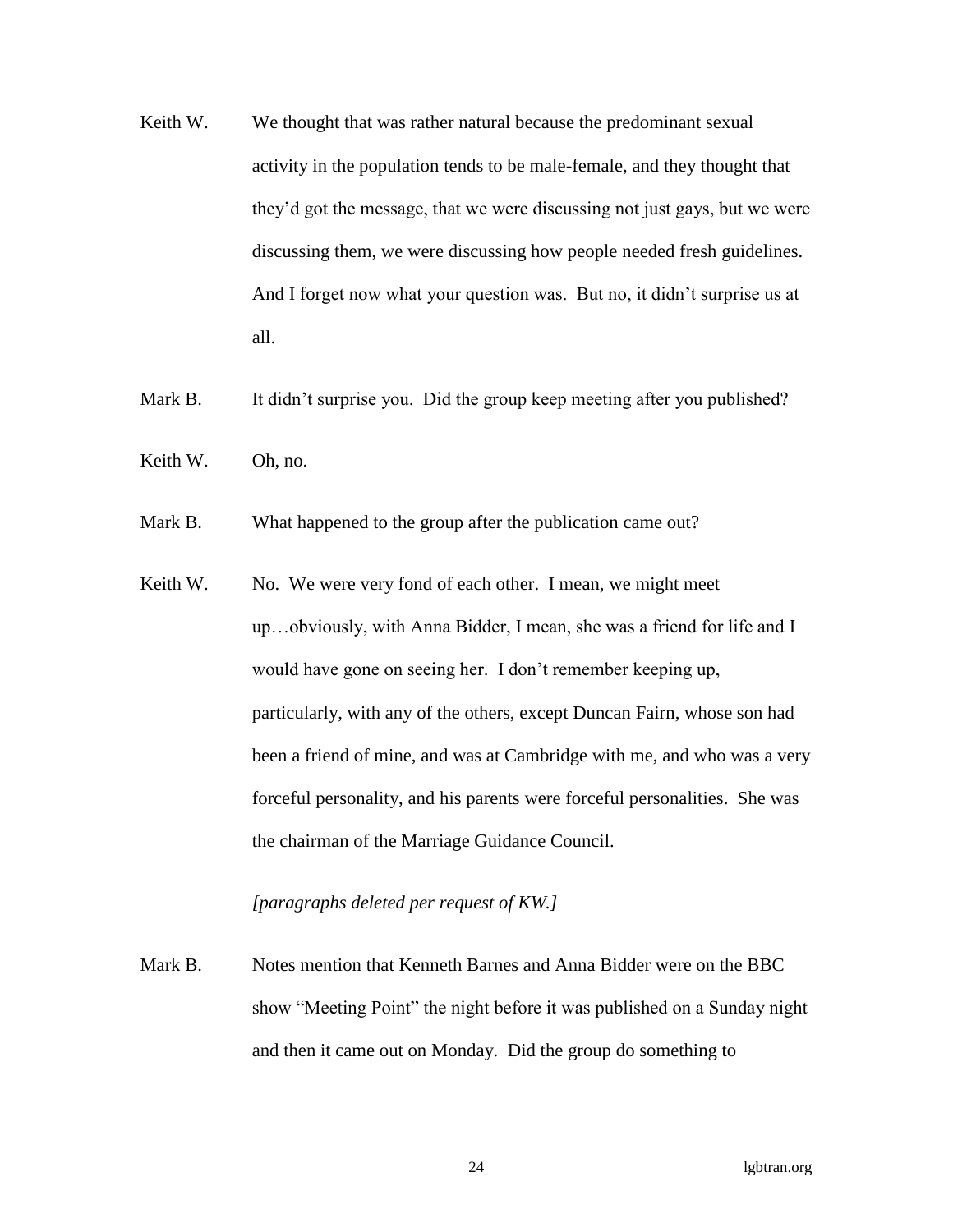recognize, ritualize your closing and your being done and getting out there?

- Keith W. This was when it was published?
- Mark B. Right, this is when it was published.
- Keith W. No. I mean, we were all free to talk to anybody who wanted to talk to us. And they were two of the most vigorous personalities on the group, and we were delighted. We didn't have the sort of sensations that you would get normally when friends of yours get successful and you say ouch, you know what I mean? Nothing so annoys one as the success of a friend. And any of us who were asked to do something usually did it. We were quite interested in the subject after the essay was out, and so we all had—I mean, I must have given a hundred talks on it.
- Mark B. You mentioned you spoke a lot, yeah.
- Keith W. You know, at a different level from them, but some of them were on television. I can remember, in fact, this one caused something of a…and I nearly lost my position in Bristol. I was a barrister in a chambers headed by a drunk groper. No woman at a party will escape un-groped. And he summoned me one day after I was on BBC television suggesting the age of consent should be whatever I then thought, 16 or 15. And he began his interview—I thought he was sending for me to give me a better room,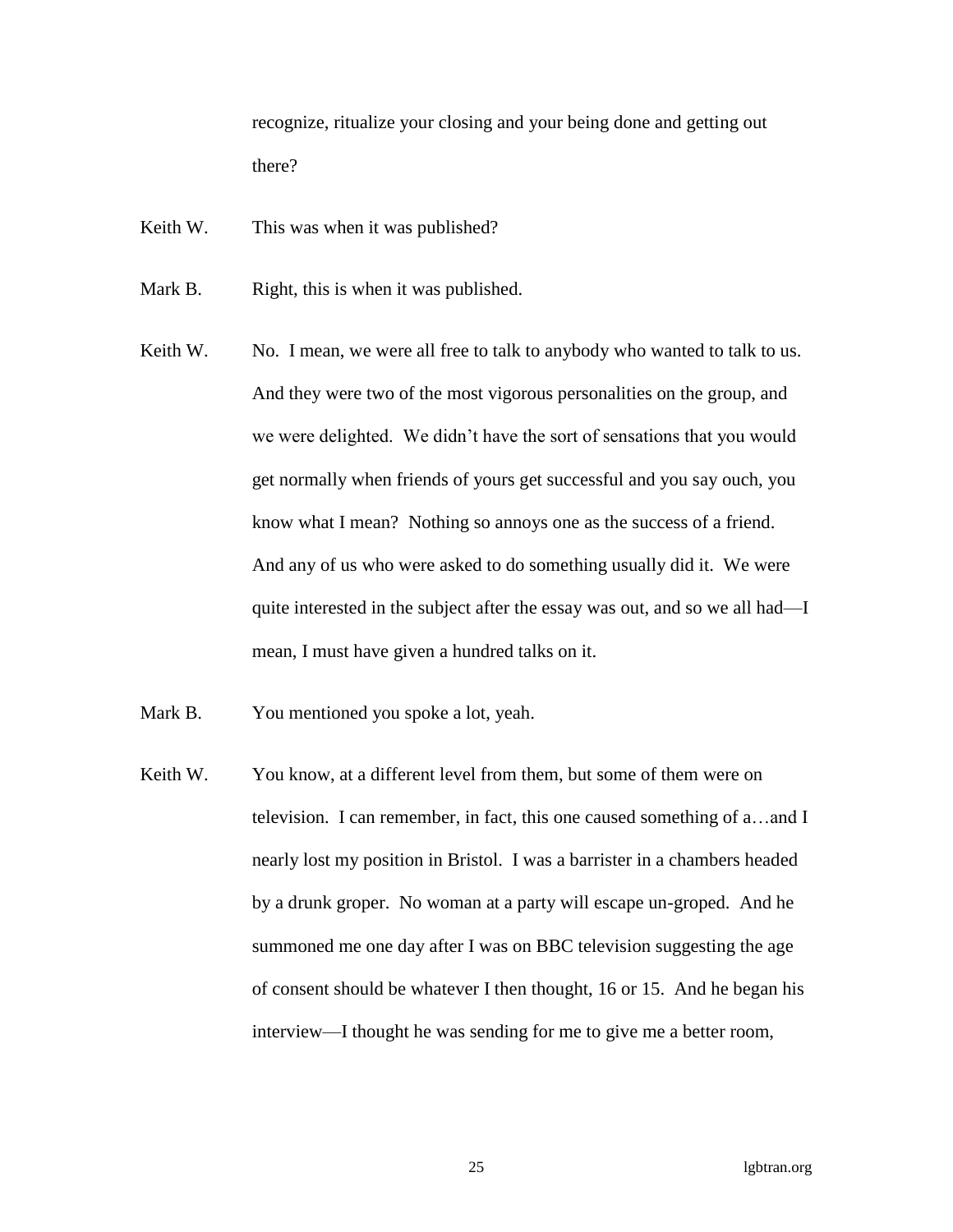which I thought I was entitled to by this time, and he was the head of chambers, so he could, theoretically, have gotten me out.

But the interview began, "You fucking cunt, Wedmore," and I thought, this isn't going to go well. And so he then went on about this, putting up completely the traditional view, and what he want—anybody else listening. But he was a drunk. I don't know whether he even remembered it the next day. I didn't get any sleep that night and I decided just to stand on my reputation. I was well thought of. Well thought of in the chambers. He would have found it very difficult to get me out.

- Mark B. In the other interview you talk about the second edition, how it came about. The group didn't meet together on the second edition. Did a couple of people take responsibility for the revisions?
- Keith W. Oh, no, no, no. We met.
- Mark B. You did meet again?
- Keith W. We certainly met, yeah, because we wouldn't have done that. We needed to meet again and I'm sure we did.
- Mark B. Okay, so that happened collectively?
- Keith W. Yeah.
- Mark B. Good.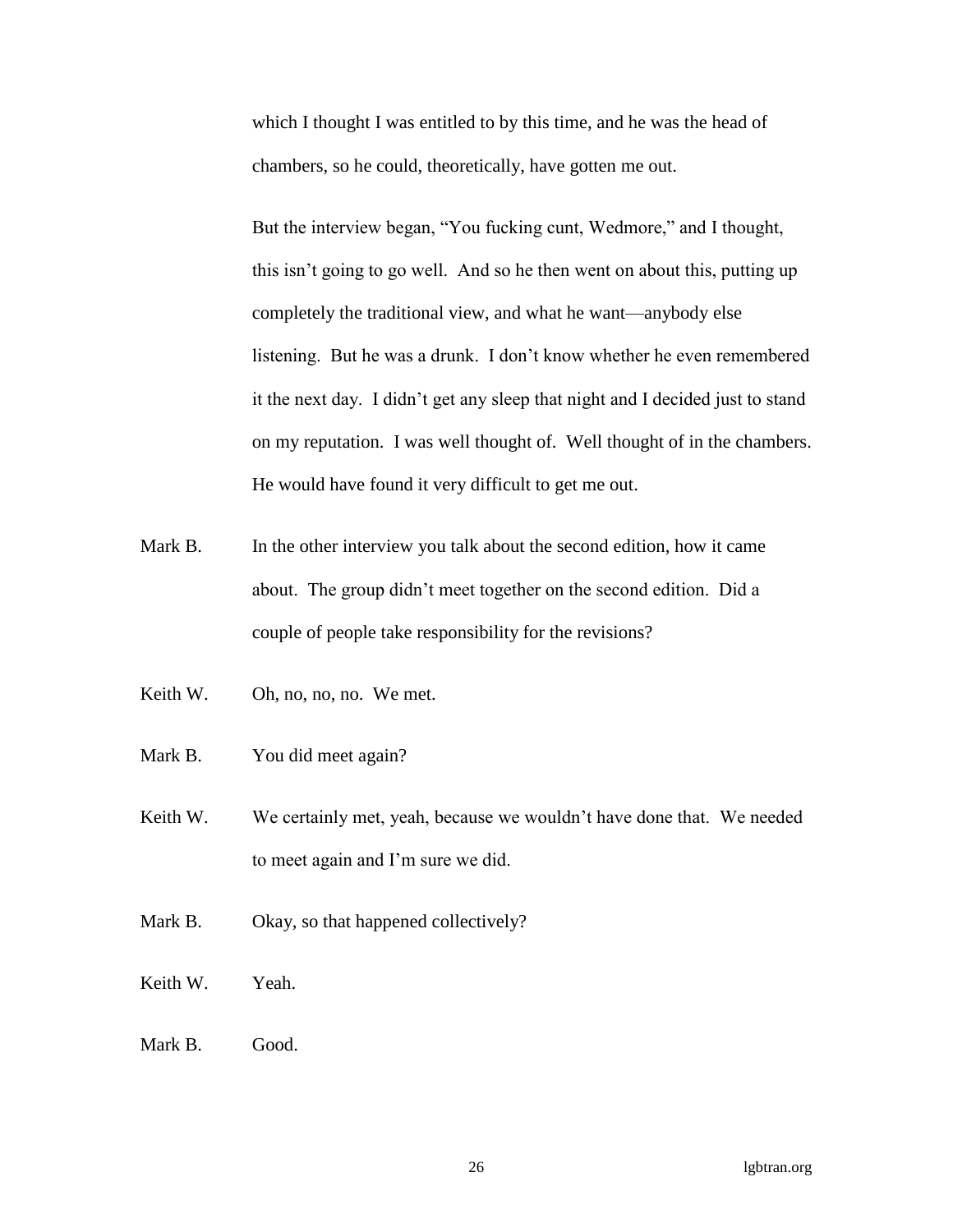- Keith W. It was a big burden we had taken on. We didn't want to see it slide down the other side of the hill because it just fell upon two people to sort of write something, renew it.
- Mark B. Any other particular recollections of any of the people on the group? You've mentioned some of them who were really outstanding. Things you recall about what, in particular, anyone brought to the group?
- Keith W. In the case of the psychiatrist, of course, a lifetime of treating people who had been savaged by the traditional sexual ethics, and many of those were gay or interested in much younger people and so on. Let me just see. Let me just look at them.
- Mark B. Yeah, just look. I didn't know if there was something in particular you recall around a particular gift or perspective or role that someone in particular played within the group.
- Keith W. Well, Alfred Torrie was a very well-rounded psychiatrist.
- Mark B. He published a lot. I found a lot of books published by him.
- Keith W. Yes. And so he brought a lot of common sense as well as psychiatric experience. I think that…who was it now? The lady. Oh, yes, Lotte. I think Lotte had tended almost to specialize in [sexually distressed] people…I don't think her practice was entirely all around. I think that she had a sort of Mother Teresa feeling about her patients. Oh, I think I sent her somebody, somebody in my meeting who I thought was gay, and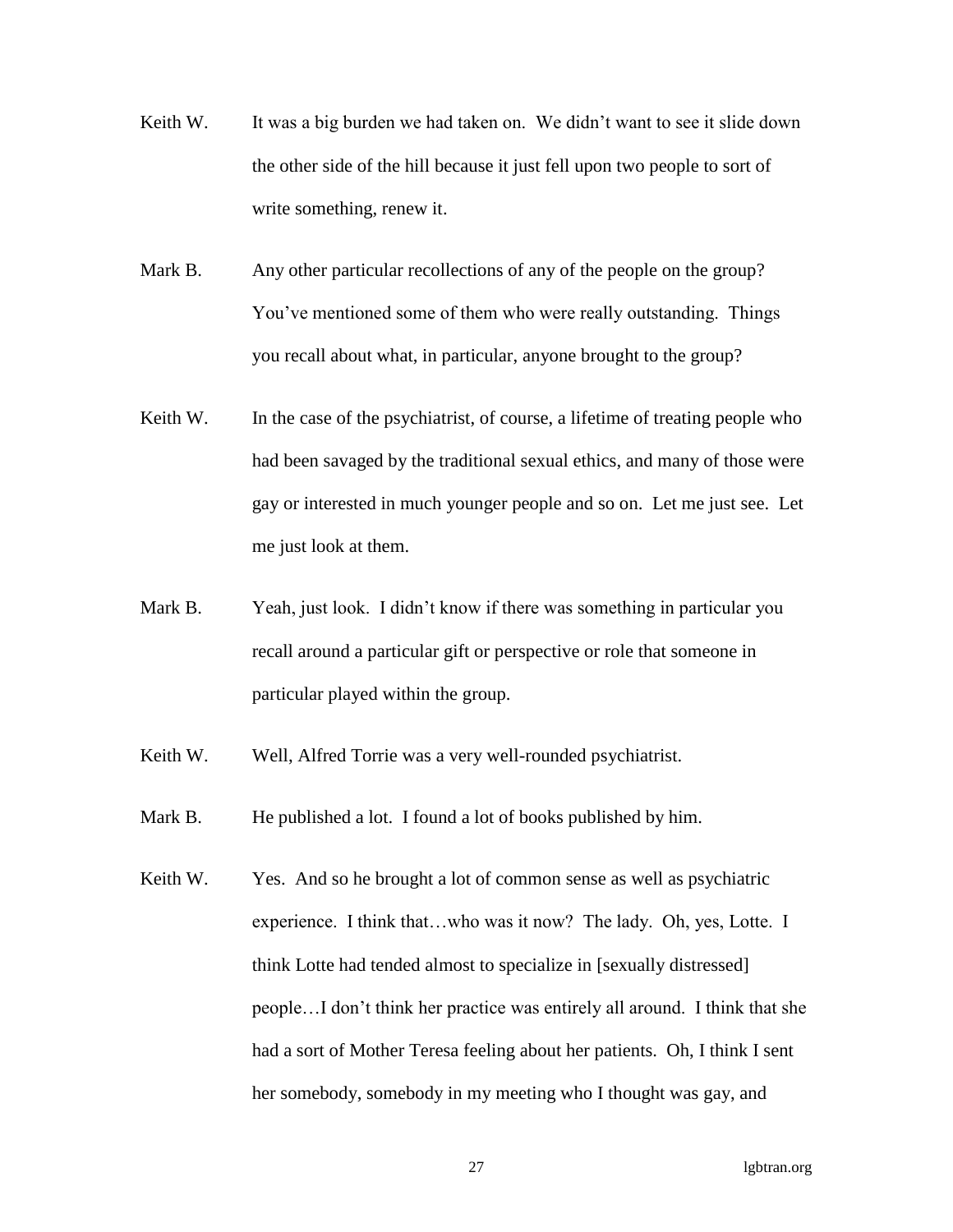finally…I can't remember at what stage in my existence, but this was, I think, before all this stuff came out. But he went along to Lotte and it changed his life, I mean, it was wonderful. But that's the sort of thing that she really did. She would take people out of their nest of misery, and it was quite often sexual, so that she almost developed, so to speak, in psychiatry, a corner in sexuality, rather as John Mortimer and I had, in the law, a corner in indecency.

## *[paragraph deleted per request of KW.]*

So Alfred Torrie was a good psychiatric all around-er. Lotte Rosenberg was an absolute gift to people who were crushed by sexual troubles. Mervyn Parry was a very normal sort of guy. He had this interesting triangular situation. But the fact that he was at a borstal, of course, so he had had England's toughest young crooks. The borstal institutions were institutions for young prisoners, and if you went to borstal you were more or less marked for life as an offender. It didn't do your resumé any good. But anyway, so he will have got quite a bit from that.

Kenneth Nicholson, oh, of course, Friends School Saffron Walden, where my daughter was later to go. I'd forgotten Kenneth. Well, that's interesting. You know, really, these things come back. As a headmaster—and I don't remember that he had any particular interest in gayness, particularly, while I'm at it—but he was running a liberal Friends boarding school, which was not quite a public school in the English sense.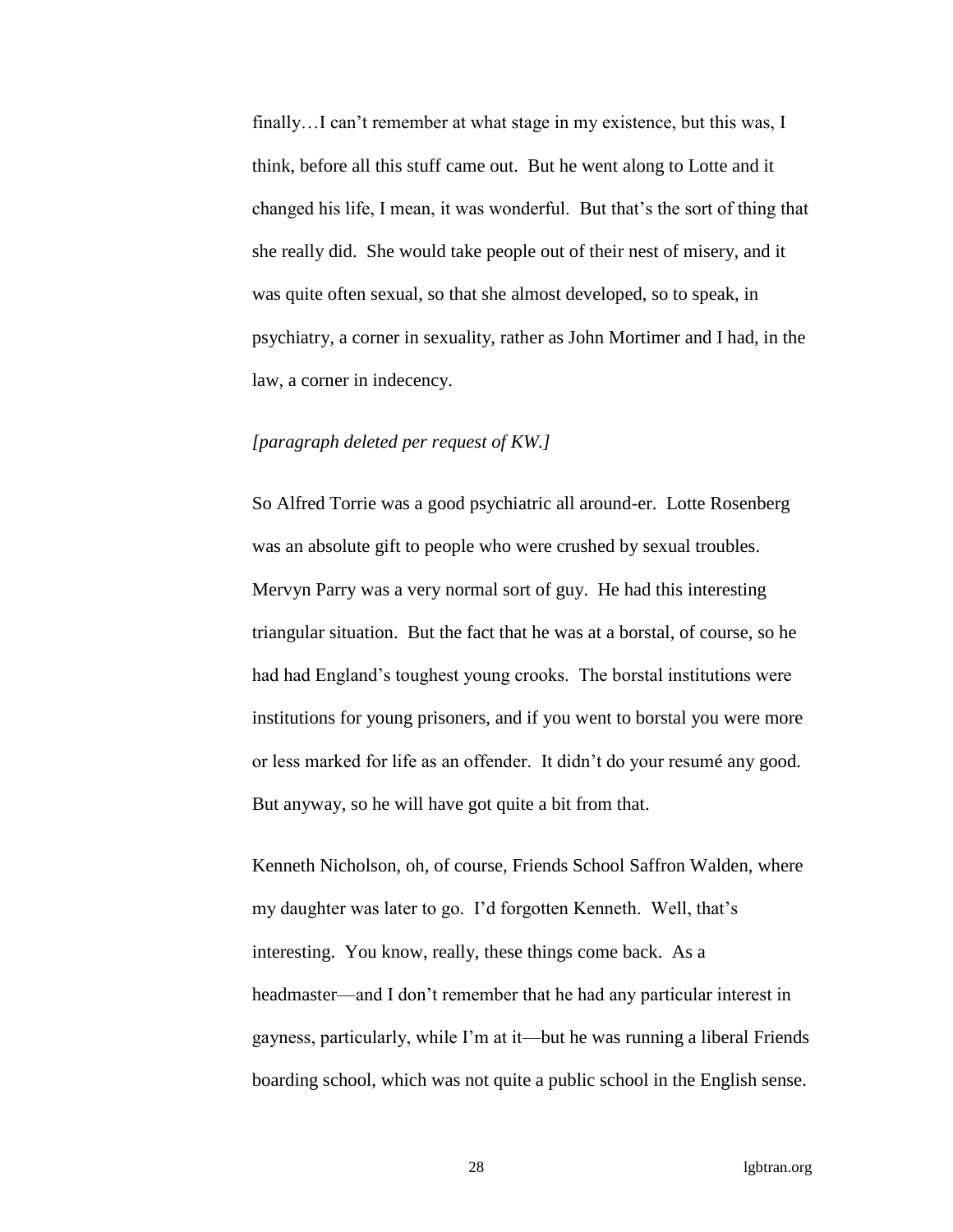I'm trying to think whether it was or not. No, I don't think so. The one at Reading was, Leighton Park.

There was a very posh school and they used to play football with Eton College and so on. Saffron Walden was a little bit out in the sticks, and it was more liberal, very intelligent. And he just had the experience, I suppose, that a headmaster must have, of how teenagers… By the time you're 14, you're what you're going to be the rest of your life, let's face it, so he had people who were even 17 and 18, never mind 14, so he could see their paths and where they were going, and no doubt he knew something about their troubles. I mean, he was a sympathetic sort of guy.

Joyce James was simply…she was unable to attend during the last year. I wonder if she was sick. That's possible. But she was just a charming, ordinary, but I think it was her ordinariness which was really her claim. I mean, we wanted somebody who didn't have any particular specialty. Alastair Heron. He survived a long time. Very well-known Friend.

Mark B. He was quite prominent, yes.

Keith W. Yes.

Mark B. He and Anna Bidder and Kenneth Barnes have entries in Wikipedia.

Keith W. Yes, that's right. They're all mentioned because he [Alastair Heron] was the general editor of this thing. I'd forgotten that. So that he was finally responsible for collating it. It's an administrative job, isn't it? He was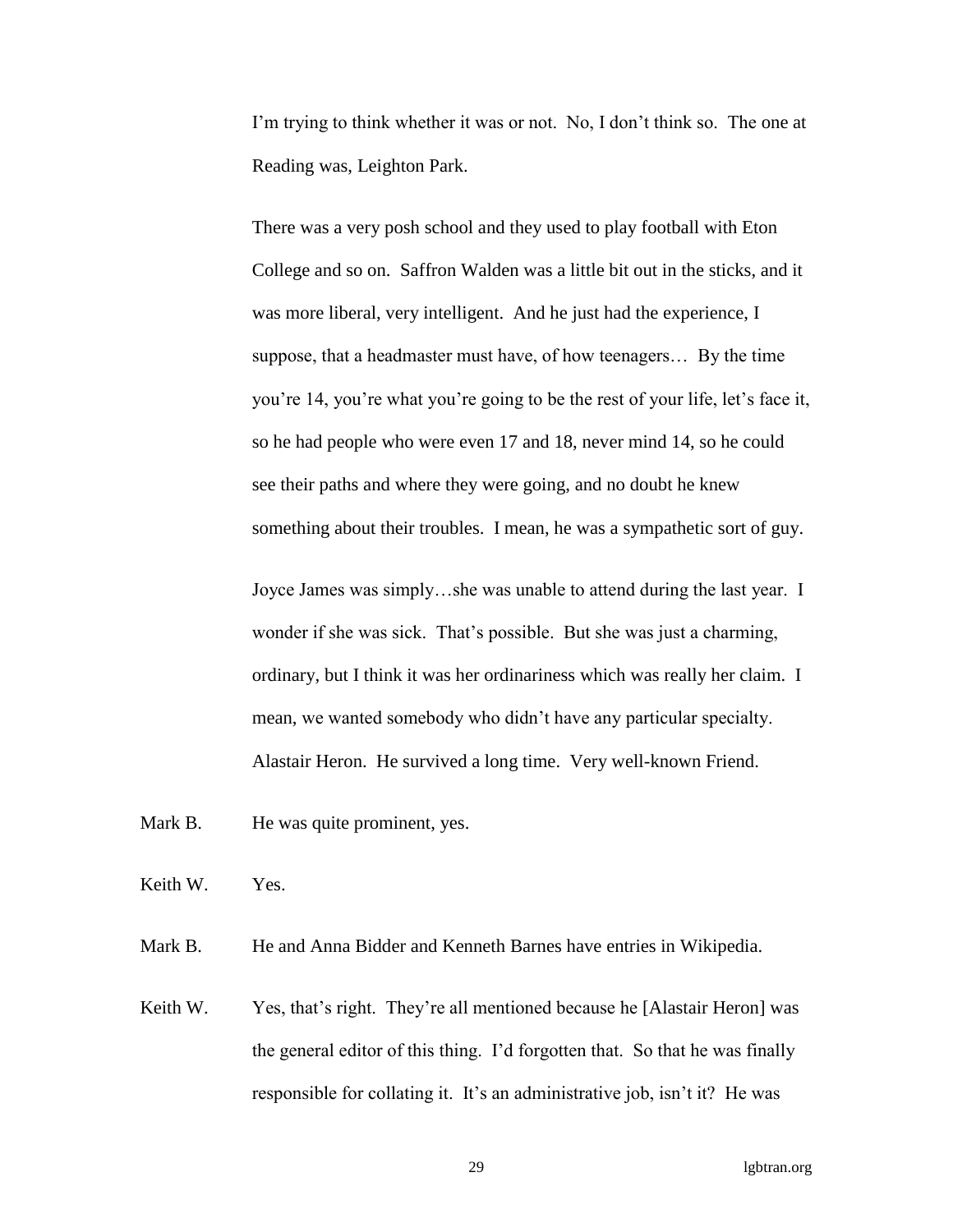finally responsible for collating the various suggestions and seeing that they got into some sort of form where they could be discussed at the next meeting.

Richard Fox was a wonderfully bouncy guy, yes. A very confident psychiatrist. Maudsley Hospital. He was good. And of course he was younger. He was nearer my—he was probably about six years older. How old was I? Let me see. In 1957 I would have been 25. Well, he could have been 31 or 34 or something. And he just had a…he was one of these busy psychiatrists who sees an awful lot of patients. He can't have been a Freudian. You know, [he saw folks] for just two or three sessions and that kind of thing.

Anna Bidder, research work and teacher. She's very humble here. Teacher in zoology. My goodness. Had she not refused such things on principle, she would have certainly been Dame Anna Bidder long before she died, and I imagine she had been specifically invited, because she founded Cavendish College, which is…I mean, almost singlehanded. But that was an amazing thing to do. And then, of course, Kenneth Barnes. Sorry, I'm just…

- Mark B. That's okay. Just wondered if any recollections. That's fascinating that you share that. Did you meet Derrick Sherwin Bailey? Did you meet him? Did you talk with him?
- Keith W. Sherwin Bailey.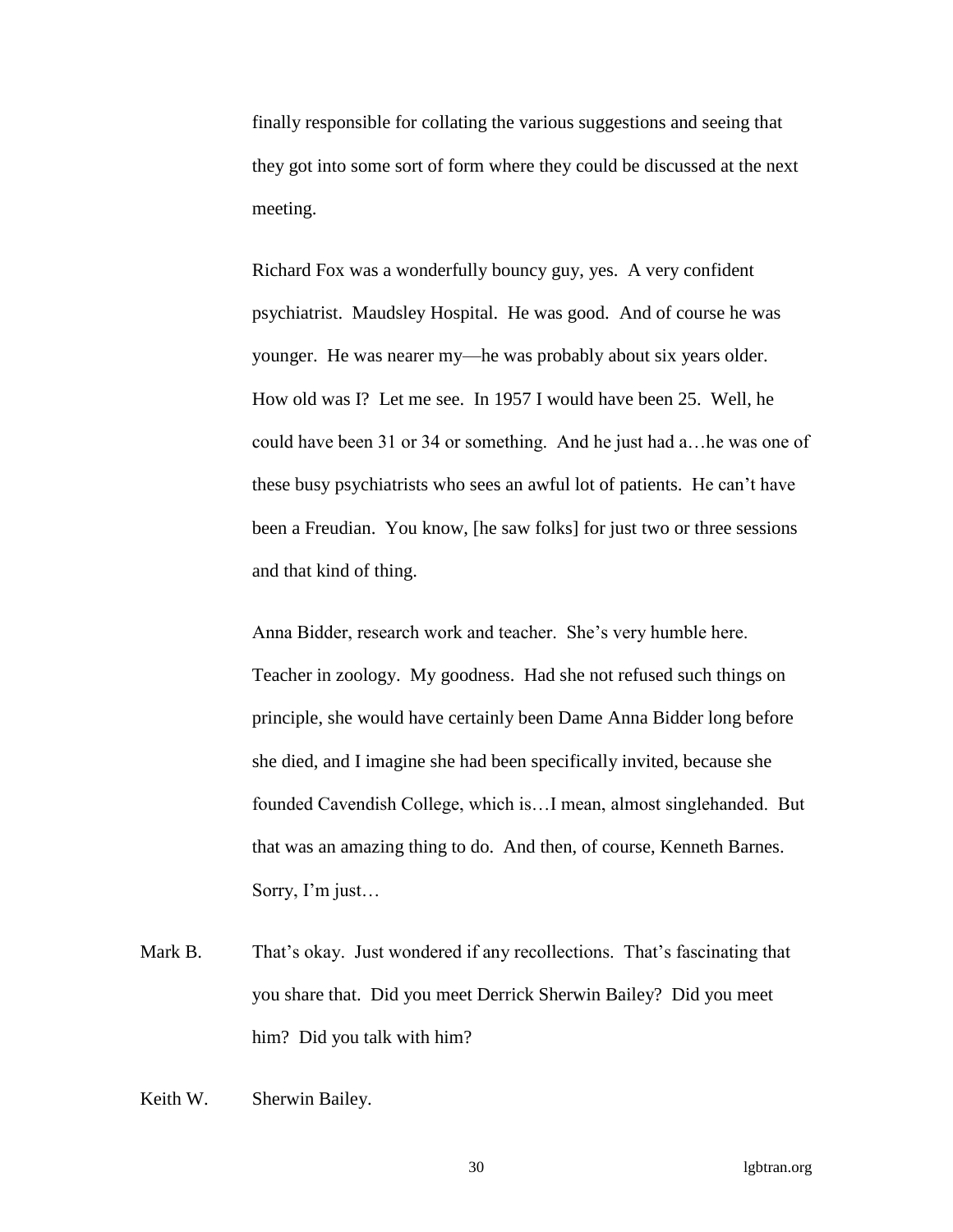Mark B. Yes, the Anglican theologian who wrote—

Keith W. Oh. Did I read a book by him at some point?

- Mark B. You actually quote him a couple times. He was the first one who wrote *Homosexuality and the Western Christian Tradition*. He wrote the breakthrough books. And I just didn't know if you actually met him or did any work with him.
- Keith W. Well, I didn't meet him, but I think we were under a compulsion to read anything that anybody wrote on the subject so that we had at least done that.
- Mark B. Okay. There's not much biographical information available about him. Someone is working on it right now, and I was just curious if you actually met him.
- Keith W. No, I didn't.
- Mark B. And I did want to follow up on your reference to Bayard Rustin. A good friend of mine, John D'Emilio, actually wrote *The Lost Prophet*, the definitive biography of Bayard Rustin, and he actually emailed me. He was curious as to whether there was ever any connection. In his research, he was never able to find a connection between your working group and Bayard Rustin, but he wondered if there ever was. And you mentioned that. And you mentioned it was in '52 or '53, but you said it was in New York. However, you weren't in New York then, and Bayard—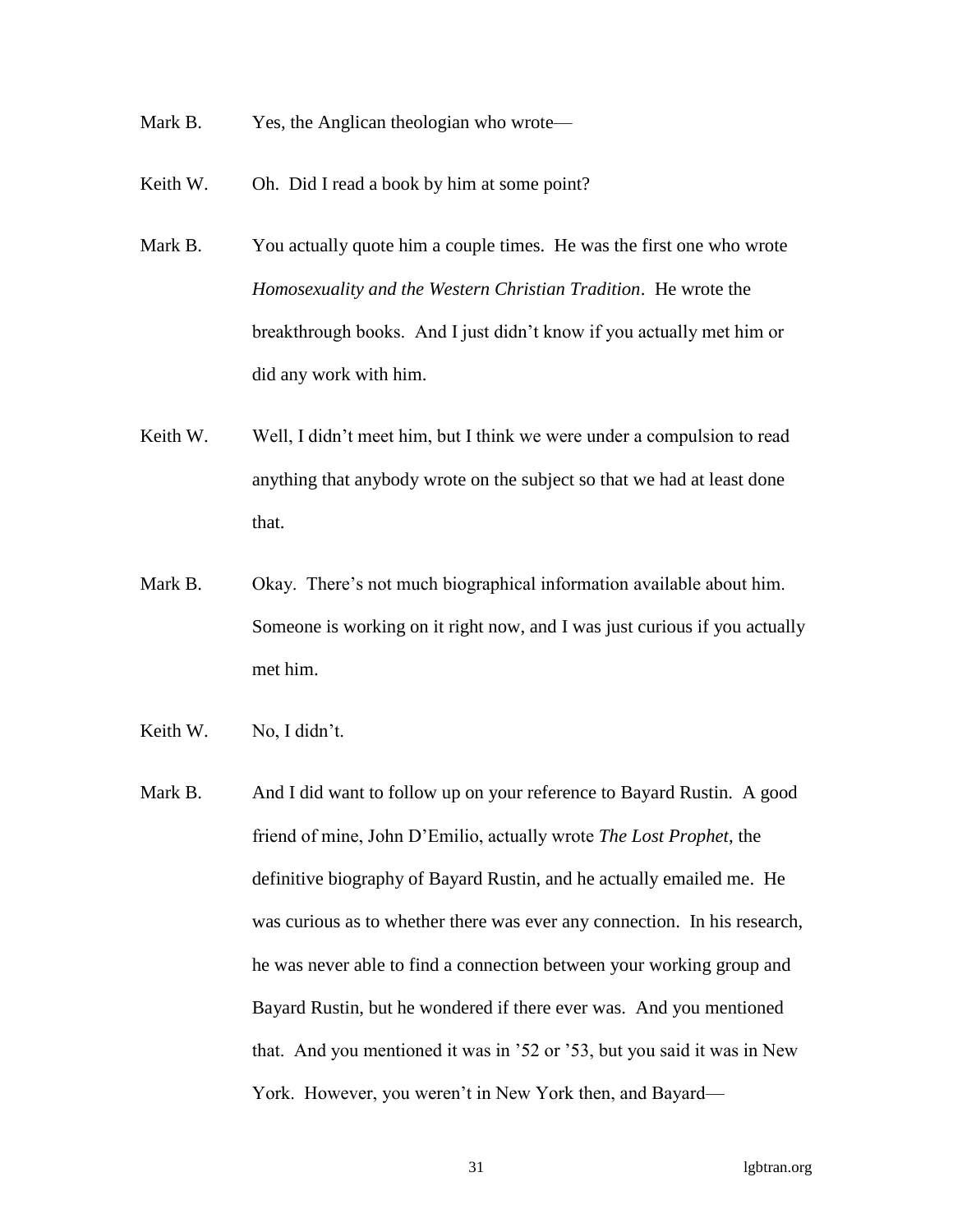- Keith W. I'm sorry. If I met him, I was obviously—oh, wait a minute. Had I been to New York before? No, I wasn't living in New York, but in the summer of, was it '52?
- Mark B. But Bayard came to Oxford in late July, early August of '52 for the World Conference of Friends, so he was in Oxford for about two weeks and then he went to Africa. And then it says in late September '52 he came back to London. So I didn't know if that clicks a bell for you about the context you might—
- Keith W. No, but in '52 I went to America for three months.
- Mark B. Oh, you did go to America then.
- Keith W. I was on vacation when I met him.
- Mark B. Okay.
- Keith W. In fact, because I discovered that I had rather underprogrammed my summer, I went to an American Friends Service Committee convened conference at Sarah Lawrence College on international affairs. Oh, boy, that was interesting. And while I was there, for reasons I can't at the moment clearly remember, I finished up having dinner with him and this Russian and somebody else, and of course he was a lot of fun, because he was a well-known Quaker rebel, and he had completely guiltless sexuality, and it was a rather splendid combination at the time.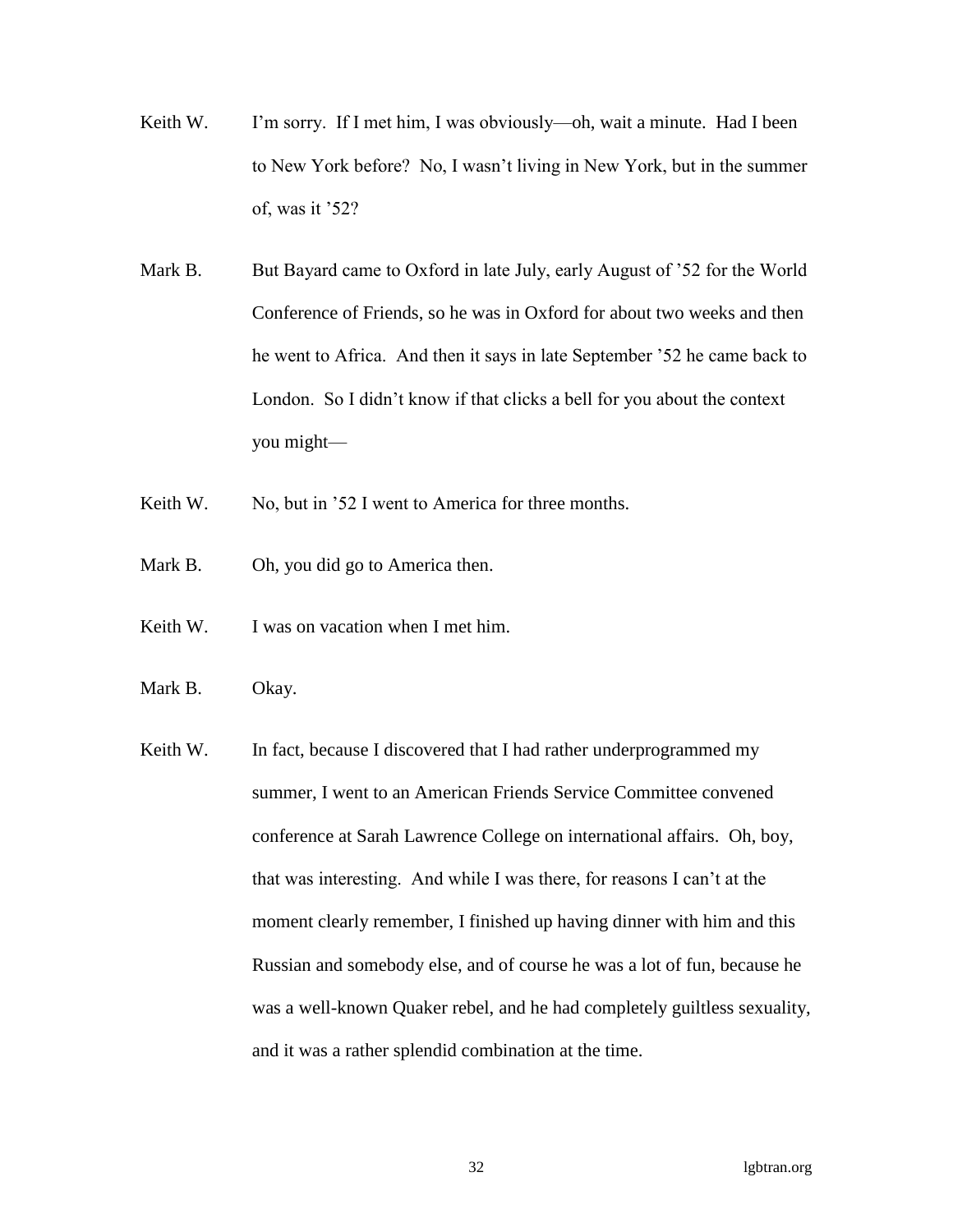- Mark B. I don't know whether it was ironic. Were you aware that literally about two or three weeks before *Towards a Quaker View* was published was when he was arrested? That was the big scandal. He was arrested in Pasadena, California January 21, 1960—I'm sorry. It was '53. I got it wrong. It's ten years before. I had it confused.
- Keith W. Perhaps it was then a short time, after all, before. I have a feeling that, by the time I met him, he was obviously likely to get into trouble. I can't remember whether he specifically… I have the opinion that he had already been in trouble once. Was it the summer of '52 or '53? Well, if I had to, I could work it out.
- Mark B. It's okay.
- Keith W. Because in '52 I didn't go to America. I picked strawberries. The summer of '53, I think it would have been. But with his totally courageous risk-taking, he was bound to get in trouble from time to time. And America is more prurient than England, in some ways. I mean, here you can be had for sodomy, I think, if it's purely oral, whereas in England it could only be anal.

And they extend everything. The law here is infinitely flexible. It gathers moss, you know, and all that, like a rolling stone. And people get caught up in it rather easily. And also, of course, with this absurdly high age of consent, which I think you've still got, haven't you? Isn't it 18? I think it is 18. It's ridiculous. It's totally unreal.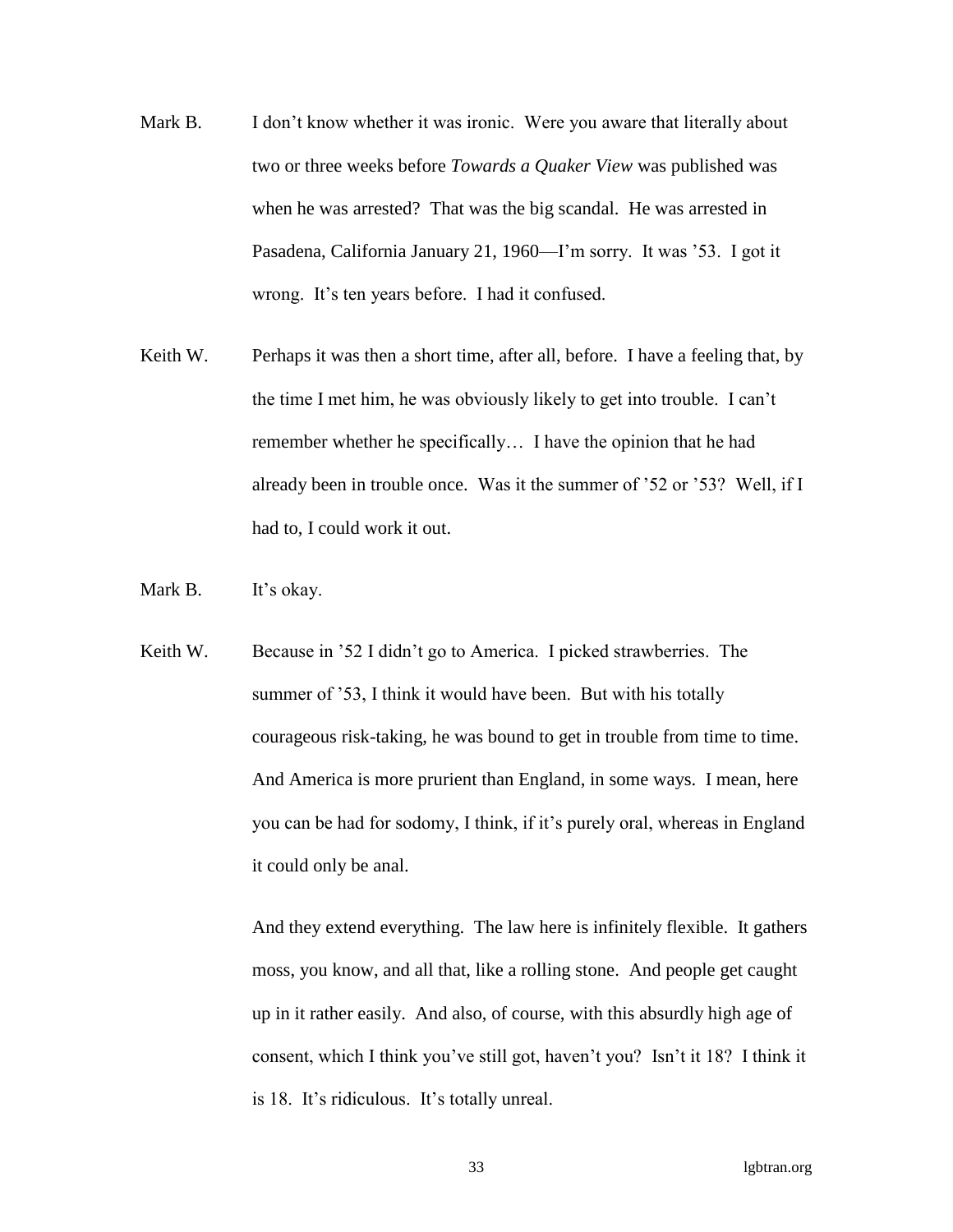- Mark B. Thank you for your time. In the other interview, which didn't get in, you do mention that being involved in this group is probably the thing which you're most proud of in your lifetime.
- Keith W. Yeah. Well, I mean, it's one of the—I mean, the two things I did was this and capital punishment, more or less at the same time. But yeah. But I'd say if I had to choose one, because the capital punishment thing was so much of a larger…I mean, it couldn't fail, whereas the sex thing could have failed. It was more on edge. It needed more attention.
- Mark B. Thank you for your time.
- Keith W. Well, thank you. Are we through?
- Mark B. Unless there's something else you want to add.
- Keith W. Oh, no.
- Mark B. I appreciate your help. I just wanted to sort of walk through the group and what that process was like.
- Keith W. Yeah, I mean, I'll have another look at...
- Mark B. To me it's fascinating that a group of 11 people would take six or seven years to meet regularly. The commitment to doing that, the commitment to each other, to the subject, and to being willing to work together with a group is actually an amazing phenomenon.